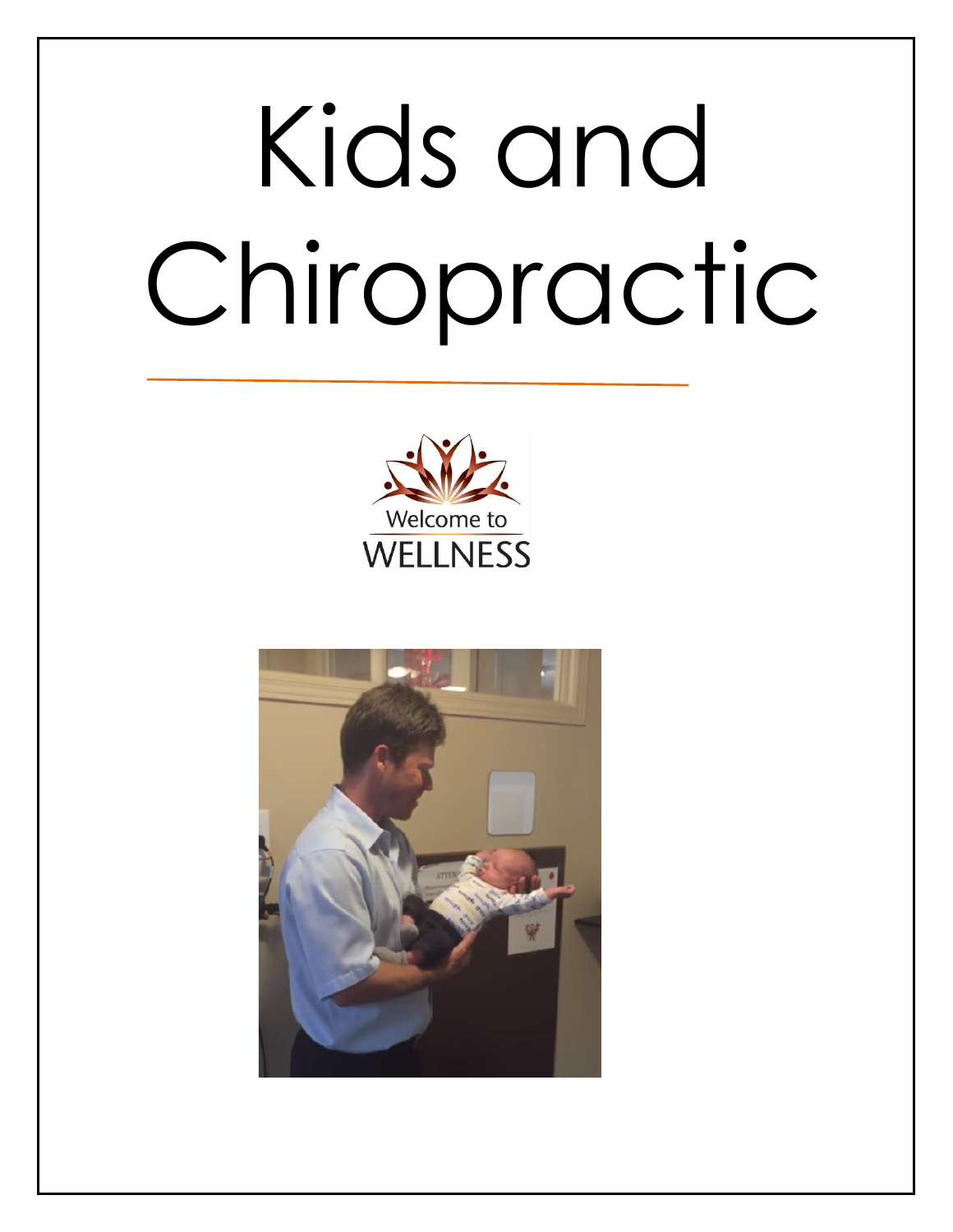## **Subluxations, Children and Chiropractic**



**B**y nature, babies are born very healthy. They have been living in a perfect environment with everything they need being provided. As children they usually do not have aches and pains and when they do, they are usually forgotten as quickly as they came. However, something more serious could be going on. It's called Spinal Subluxation Degeneration. It is a slow and relentless condition that results from spinal vertebral misalignment or malfunction and eventually erodes the structure and functioning of the spine. It usually begins in childhood and results in permanent damage as an adult. This structural damage is worsened by the scientific knowledge that this spinal malfunction results in nerve damage, even in children.

Your next questions are: "How does this happen?" and, "Could my child have this?" Most often this spinal trauma is caused from the birth process itself, especially if it was difficult. Tossing your child in the air or yanking the child by one arm can cause a severe whiplash which is usually associated with car accidents. Also, falling off a bicycle or the everyday bumps that happen to children could cause spinal subluxations. Generally, children quickly become accustomed to these problems and go on with their daily activities.

Signs you can look for are: Do your children get colds often? Do they get ear aches or sore throats often? Are they hyperactive? When they were babies did they have colic or cry a lot for no reason? Were they bed-wetters? When your child walks or stands, look at his/her posture. Is one shoulder or hip higher than the other? Do their clothes fit unevenly? Does one foot point out or in?

These are just some of the signs of spinal subluxation. If you suspect a problem or just want your baby or child checked, let your Chiropractor examine your child for spinal subluxations. Only a Doctor of Chiropractic is trained to detect early stages of spinal degeneration. Your doctor will give you a full explanation of the problem and what is necessary for correction.

A Doctor of Chiropractic can also assist you in optimizing your child's spinal health, such as, letting your child crawl as long as he/she wants. This helps them develop the proper spinal curves that lead to a stronger and healthier spine, thus fewer spinal problems when they are adults.

When you bring your child to the Chiropractor, have the things you noticed about your child, and when they happened written down so the doctor can give your child the best care possible.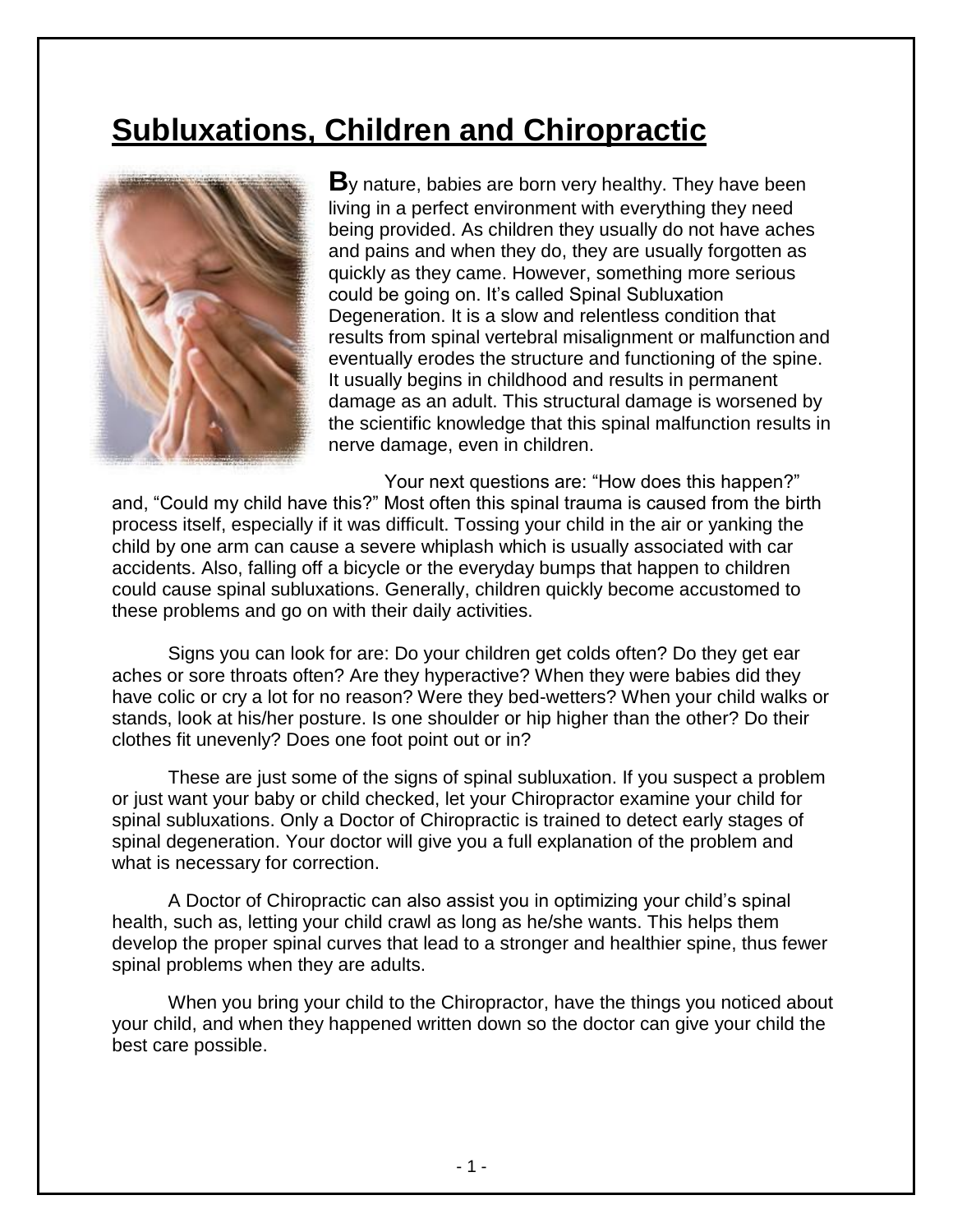## **Birth Misalignments**

It is hard to believe that one of the first misalignments experienced can occur during the birthing process. Even during what is thought to be a normal delivery, twisting, pulling and the use of forceps subjects the spine of a newborn to extreme pressure which often results in a baby's first misalignment.

New studies have shown that spinal degeneration and distortion in both adults and the elderly are probably present as early as infancy and are often due to the birth itself.

As the child grows and becomes more active, misalignments can result from normal play activities and falls.

It is just as important to have a child's spine examined to insure healthy development, as it is to have a child's teeth checked regularly.

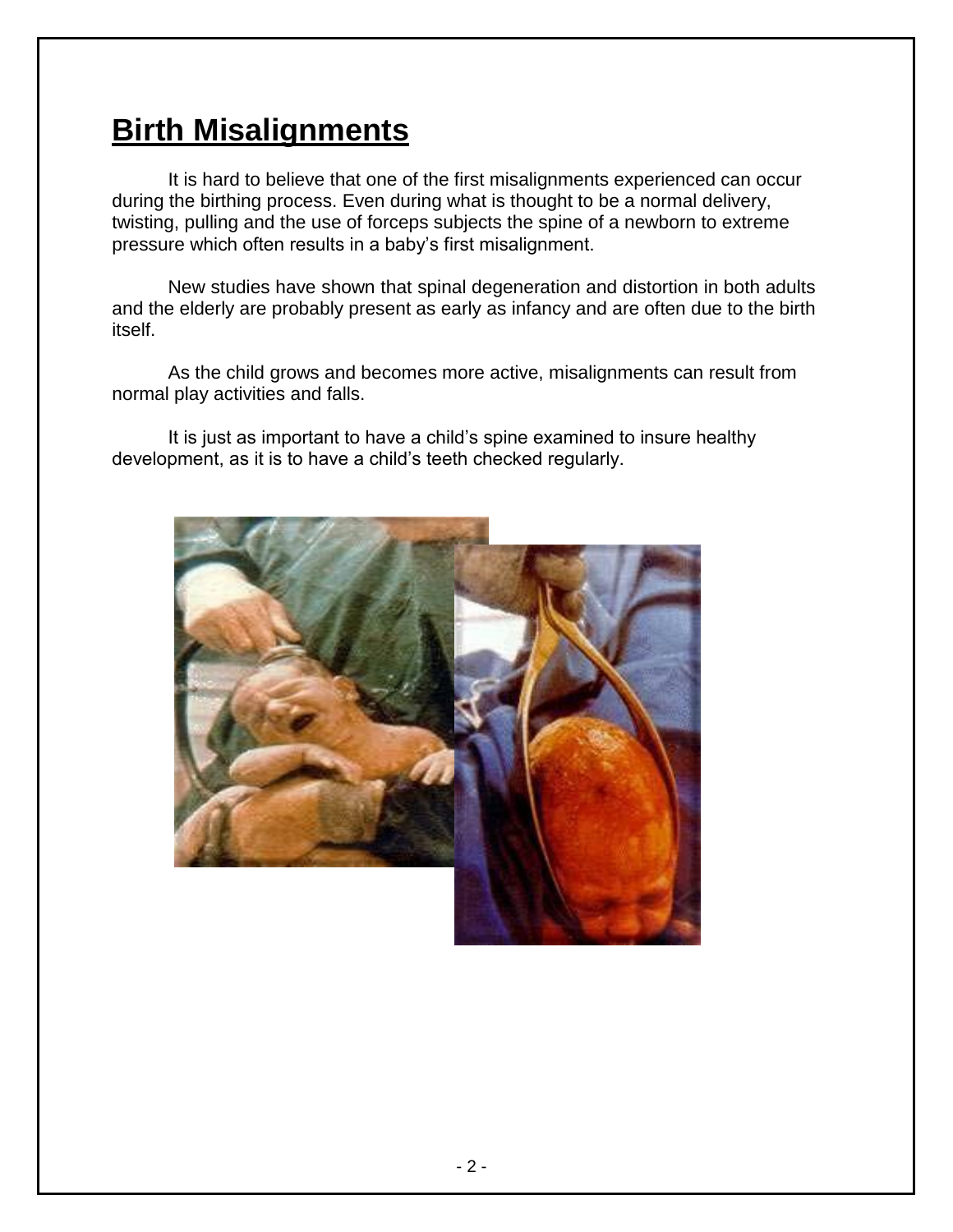## **Early diagnosis important in the treatment of scoliosis**

Scoliosis, a lateral or sidewards curvature of the spine, plagues an estimated 4 to 5 million Americans. This spinal disorder, often confused as a disease, usually appears during the early teens. Approximately 10 percent of the adolescent population has some form of scoliosis. It is more prominent in girls and is not limited to adolescents. Scoliosis can also affect younger children as well as adults.

One of the most common signs of scoliosis is a



prominent shoulder blade, often the right one. One shoulder may appear to be higher and the child may tend to "list" to one side. The hips may be uneven and one may seem to be higher than the other. The first sign of scoliosis is often that clothes will not fit properly. The hems of skirts or pants will appear to be uneven.

Scoliosis is often confused with poor posture, but it does not disappear as the child gets older. It has been known to strike in otherwise healthy children and often runs in the same family.

Delaying the treatment of scoliosis can lead to serious and even life threatening diseases of the heart and lungs. After the condition has progressed substantially, the correction becomes more difficult. More complex treatments, including surgery, may be necessary.

This is why regular checkups of both you and your children are a must. An untreated spinal curvature may advance quickly, especially during the period of rapid teenage growth.

When the curvature is discovered in time, there are chiropractic methods that usually correct the curvature or prevent its increase. Even as adults, chiropractic care can provide relief to scoliosis sufferers.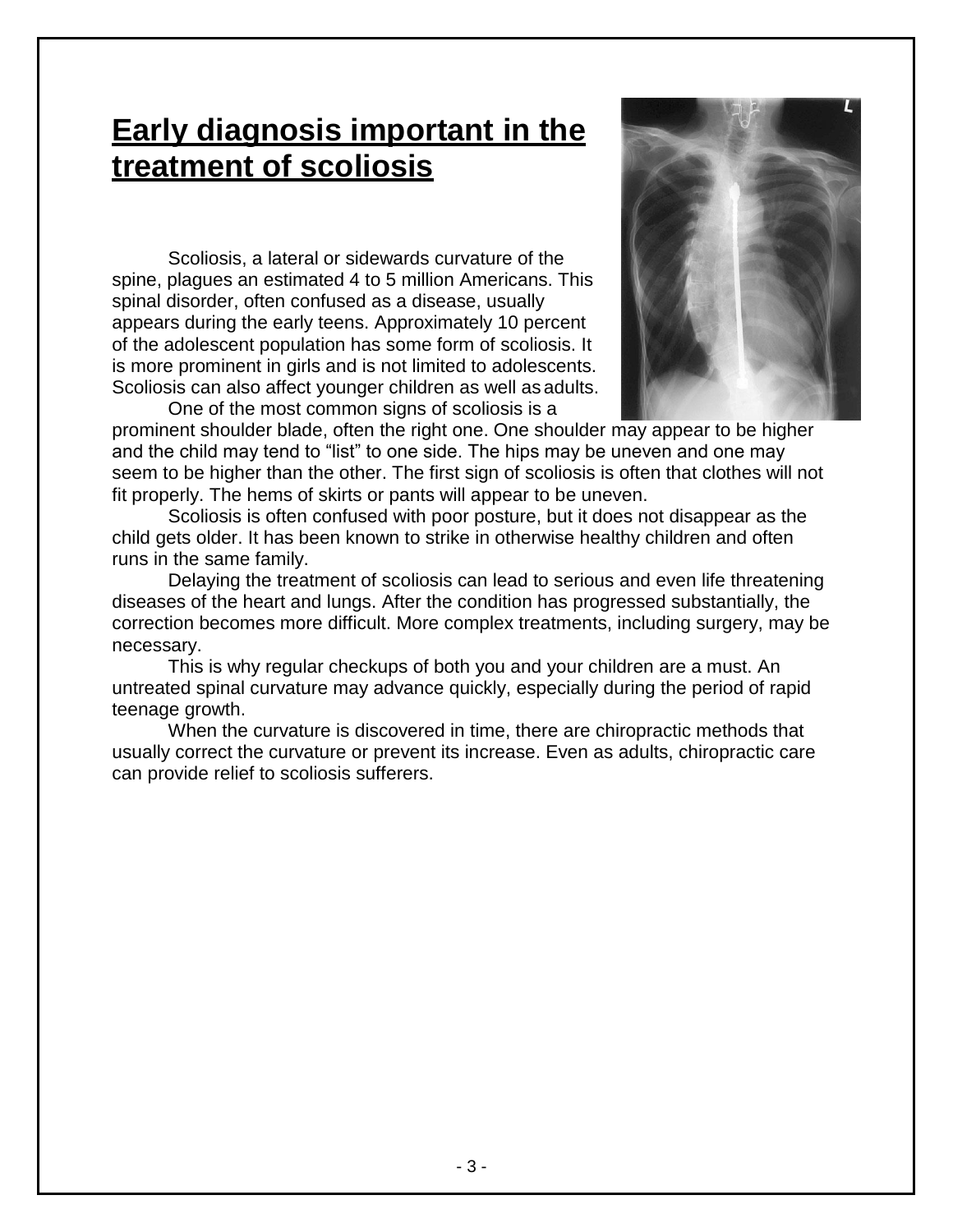## **HAVE YOU HEARD? Children Need Chiropractic Too!**



#### **Blocked Atlantal Nerve Syndrome in Babies and Infants**

This is the title of a most interesting paper by Gutmann which was published in German in Manuelle Medizin in 1987 and has now been reviewed in the September 1988 issue of Journal of the Australian Chiropractors' Association.

In the abstract to his paper Gutmann, a prominent specialist in manual medicine from Bad Sassendorf, West Germany, concludes:

- **Blocked nerve impulses at the atlas cause many clinical features from central motor impairment to lower resistance to infections – especially ear, nose and throat infections.**
- **Chiropractic and radiological examinations are "of decisive importance" for diagnosis of thesyndrome.**
- **Chiropractic can often bring about successful results, because the therapy aims at the cause of the problem.**

Gutmann reports examination and adjustment of more than 1000 infants with the atlas blockage or subluxation. Three case reports are given. One describes a boy of 18 months with early relapsing tonsillitis, frequent enteritis, therapy resistive conjunctivitis, frequent colds and earache, and increasing sleeping problems (fear of lying down or sleeping, falling from exhaustion, screaming during the night). After the first specific adjustment of the atlas the child demanded to be put to bed and slept peacefully until morning. The conjunctivitis cleared completely, and previously disturbed appetite returned to normal.

From his and other German Medical studies Gutmann concludes that approximately 80% of all children are not in autonomic balance and that many have atlas blockage or subluxation. He has been "constantly amazed how, even with the lightest adjustment with the index finger, the clinical picture normalizes, sometimes gradually, but often immediately."

His colleague Frymann, he reports, examined a random group of 1250 babies 5 days past partum. 211 suffered from vomiting, hyperactivity and sleeplessness. Manual examination revealed cervical strain in 95% of this group. Release of this strain by specific manipulation "frequently resulted in immediate quieting, cessation of crying, muscular relaxation and sleepiness."

Gutmann's highly significant conclusions are:

- i) "Observations of motor development and manual control of the occipito-atlanto-axial joint complex should be obligatory after every difficult birth"; and
- *ii)* With any developmental impairment this joint complex "should be examined and, if required, specifically adjusted….*the success of adjustment overshadows every other type of treatment."*

*'Blocked Atlantal Nerve Syndrome in Babies and Infants'*, Gutmann G. Manuelle Medizin (1987) 25:5-10. *'A Priceless Legacy – Lost, Strayed or Forfeited',* Peters R and Chance M, J Australian Chiropractors Association (September 1988) 18(3):81-84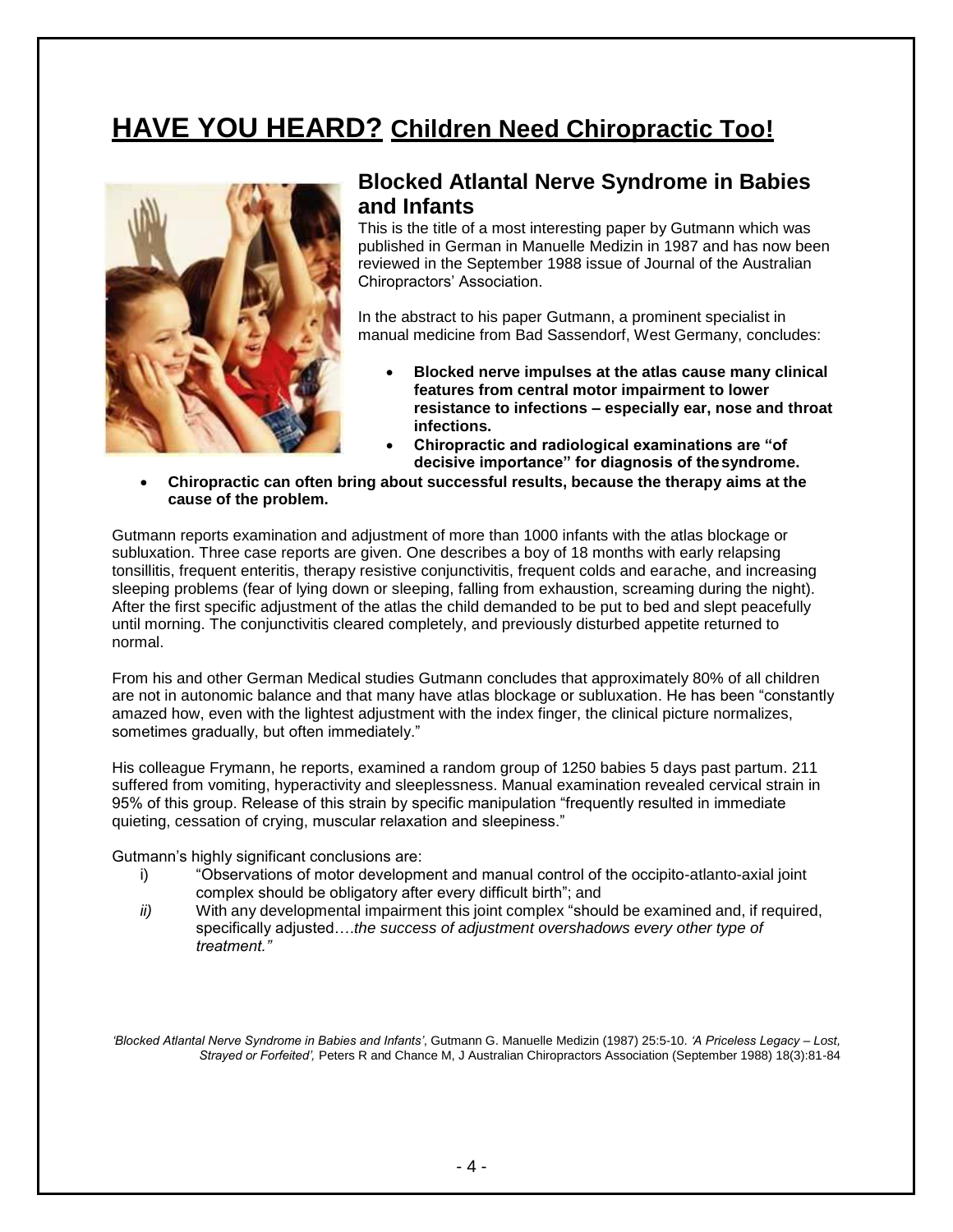## **BED-WETTERS CURED BY CHIROPRACTIC!!!**

## **Dear Abby**

#### **15-year-old Bed-Wetter Cured By Visit To Chiropractor**



Dear Abby:

After reading the letter from "Desperate Mom", whose 20-year-old son still wets the bed, I was compelled to write.

Since her son has seen doctors and tried medications and they have had no positive results, maybe she should do what I did. I took my 15- year-old twin sons (both daily bed-wetters) to a chiropractor, and within a month, both boys were completely cured of their bed-wetting. Regular medical doctors could

not help them.

As this chiropractor explained it to me, there is a certain part of the spinal column that regulated the bladder – I can't explain it very well – but all I can say is it worked, which meant everything in the world to me and my boys. These kids couldn't go to camp or sleep over at a friend's house because of their terrible problem, and I was a slave to the washing machine, doing those bedsheets and blankets every day.

I don't want to embarrass my boys or the medical doctors in my community, so if you use this letter in your column, just sign me…

#### **A True Believer in South Carolina**

**Dear True Believer:** I believe you. I have several hundred letters bearing the same message concerning chiropractors. I am well aware that some in the medical profession will criticize me for giving what sounds like a "commercial" for chiropractors – the "stepchildren" of the medical profession – but I would be less than honest if I did not publish your letter.

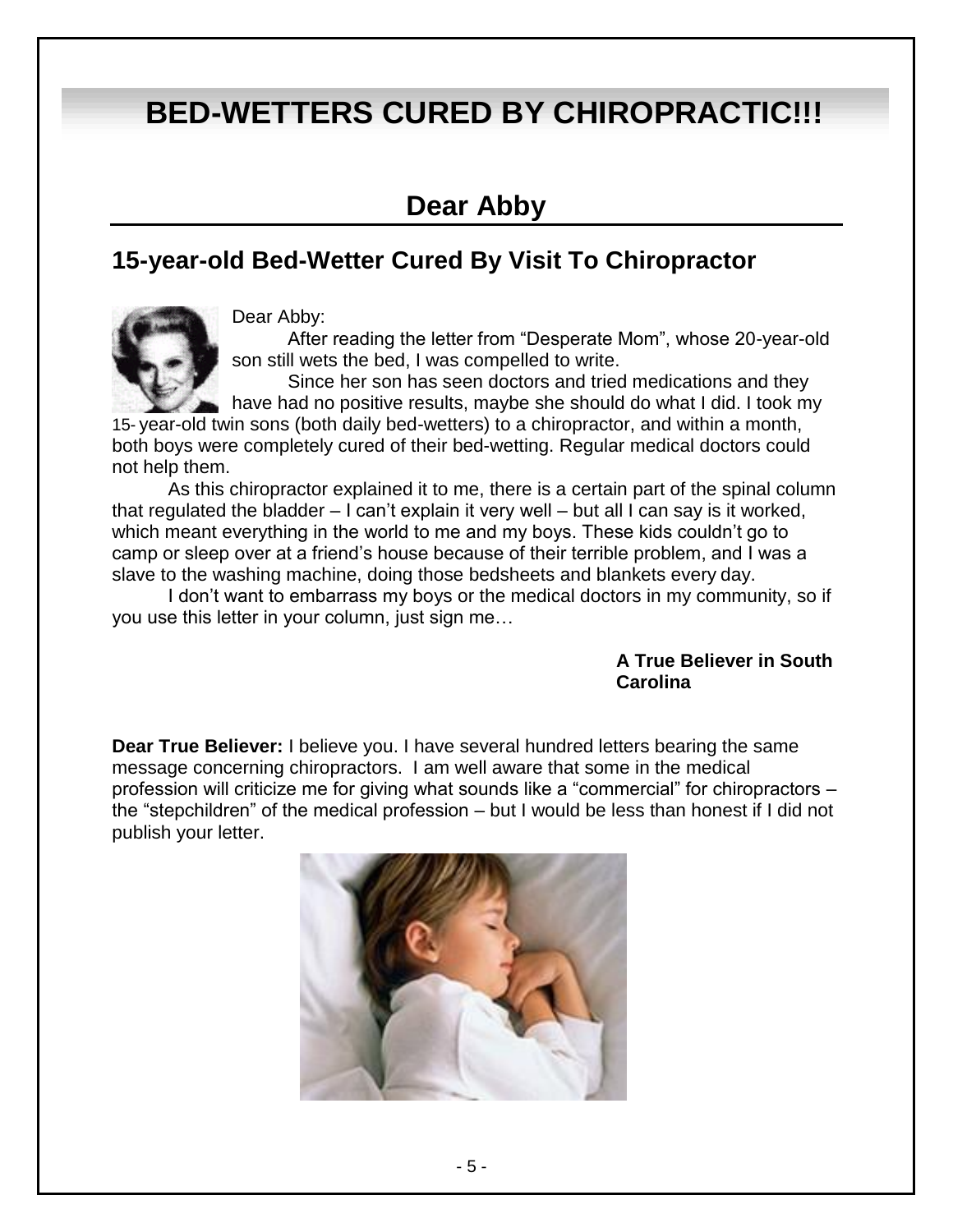# HEALTH & WELLNESS Top 40 Research Report

Vol. 2, No. 3 Published by Tapestry Press, Inc. MARCH 1992



#### **Conflict of Interest Taints Antibiotic Research**

Antibiotics may not be the best way to treat ear infections. This double-blind study from the University of Pittsburgh found that children treated with amoxicillin didn't recover any faster than children treated with a placebo, and were even more likely to have their infections recur.

These results contradict a 1987 analysis of the same data, which appeared in the *New England Journal of*

*Medicine* and supported amoxicillin treatment. The *Journal of the American Medical Association* decided to publish this alternative report after reviewing evidence showing (1) that the authors of the original report omitted data that did not support amoxicillin, (2) that amoxicillin's manufacturer paid \$260, 000 in honoraria to the scientist responsive for the proamoxicillin report, and (3) that the manufacturer paid \$3.5 million in research grants to the research center where the study was performed.

E,I. Cantekin et al., "Antimicrobial therapy for otitis media with effusion ('secretory' otitis media)," *Journal of the American Medical Association* 266 (Dec. 18, 1991): 3309-17. See editorial comments on pages 3333-34 of the same issue.

#### **Concern Grows Over Insertion of Tubes to Fight Ear Infection**

From the *New York Times*: The most common operation being performed on children today is the insertion of tubes into the ears to combat the effects of middle ear infection. There is now growing concern over its effectiveness and controversy about when it is appropriate with few good studies to support either side.

Dr. Jack L. Paradise, a pediatrician at the University of Pittsburgh School of Medicine states, "Far too many children are getting tubes – for every one child who needs and gets tubes, about 20 others who don't need them also get them. They nearly always cause permanent scars on the eardrum and could impair hearing decades later." Dr. Paradise also states the evidence is extremely weak that the persistent fluid in the ears can cause lasting handicaps. The studies are inconclusive, yet they have been accepted uncritically.

There is additional risk that the child will react adversely to anesthesia during the operation, but the tubes have additional hazards including changes in the eardrum that may impair its function. Abnormalities were found ranging from 32-67% of cases after tube surgery, with long-range effects not known or studies. There is no agreement as to when tubes should be used. Chiropractic should be a first in all these proposed cases.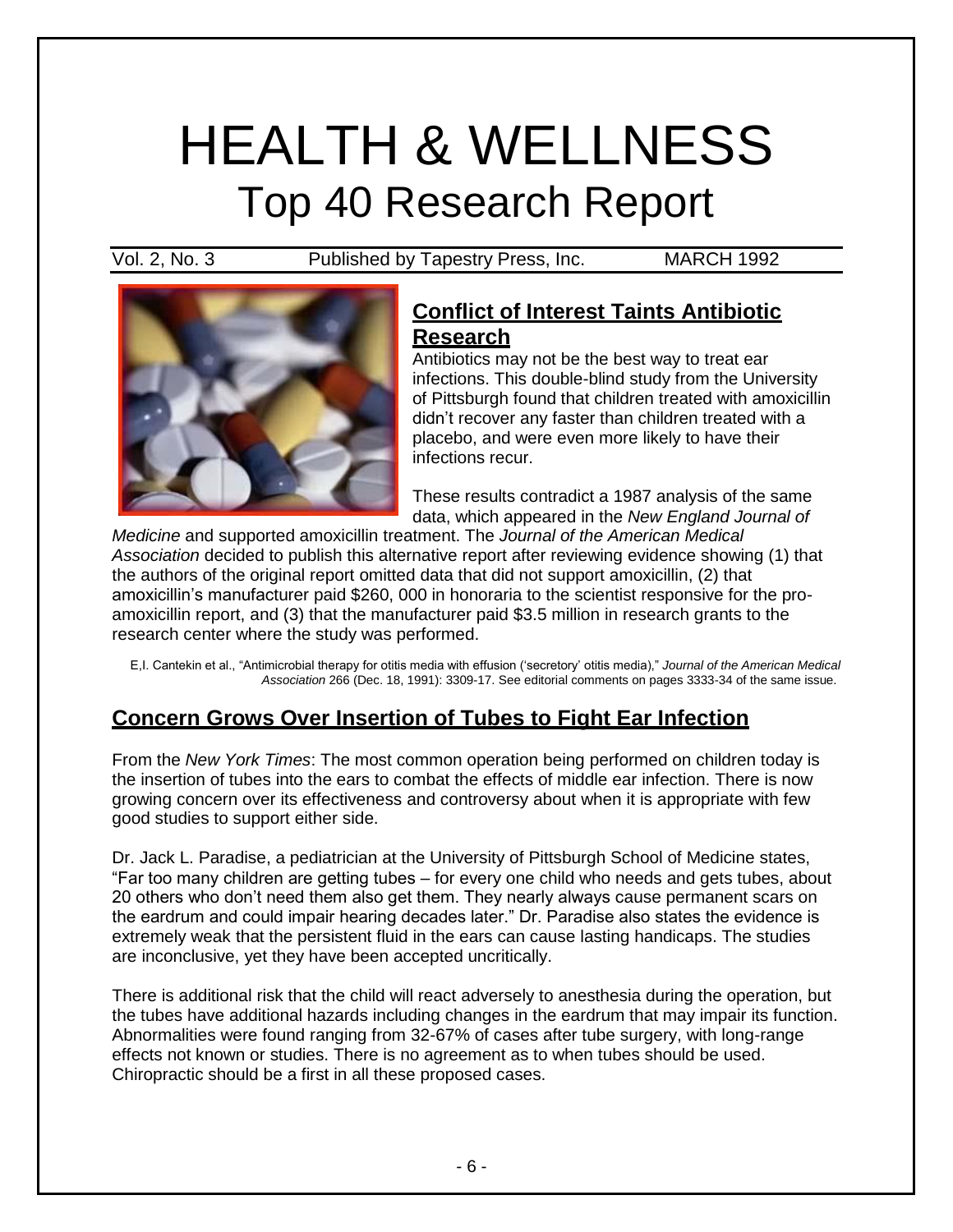## **ATTENTION DEFICIT HYPERACTIVITY DISORDER**

It seems as if every child is now being diagnosed as ADHD. The criteria used to make this diagnosis fits almost every child we've encountered in our practice. According to Peter Breggin, M.D. and his wife Ginger Rose Breggin in the book *The War on Children*, ADHD tends to be a middle class diagnosis. Let's take a look at the diagnosis criteria:

- 1. Often fidgets with hands or feet, squirms in seat
- 2. Has difficulty remaining seated when required
- 3. Is easily distracted
- 4. Often blurts out answers to questions before they have been completed
- 5. Has difficulty awaiting turn when playing games
- 6. Difficulty following instructions
- 7. Jumps from one thing to another
- 8. Often talks excessively
- 9. Interrupts others
- 10. Often loses things
- 11. Does not seem to listen
- 12. Has difficulty playing quietly



If you have at least 8 of these criteria you are a candidate to be diagnosed as ADHD. Personally, I am now concerned about myself and even the majority of my friends as we come close to fitting this pattern. Rather than use the term ADHD the Breggins call it DADD – Dad Attention Deficit Disorder. They feel that a lack of parental attention and a lack of discipline very often leads to the diagnosis of ADHD. Some neurologists are wondering if hyperactivity disorder is in the eye of the beholder. Years ago, Dr. Mendelsohn questioned whether we were taking below active children and comparing them to normal children and then calling the normal children hyperactive.

After examining several diagnosed ADHD children, we find an upper cervical subluxation that can lead to neurotransmitter involvement but certainly not to the point of drugging the child into a state of zombism. These drugs are Class II narcotics – the same class as cocaine. We see signs around schools that proclaim them as DRUG FREE ZONES, yet if we look inside the schools they are definitely not Drug Free.

I am going to recommend two books for you to give your patients: *Talking Back To Prozac* and *The War on Children*. Both of these books are written by Peter Breggin, M.D. and Ginger Rose Breggin. These books will astound you with their insight into the Pharmaceutical industry and the FDA.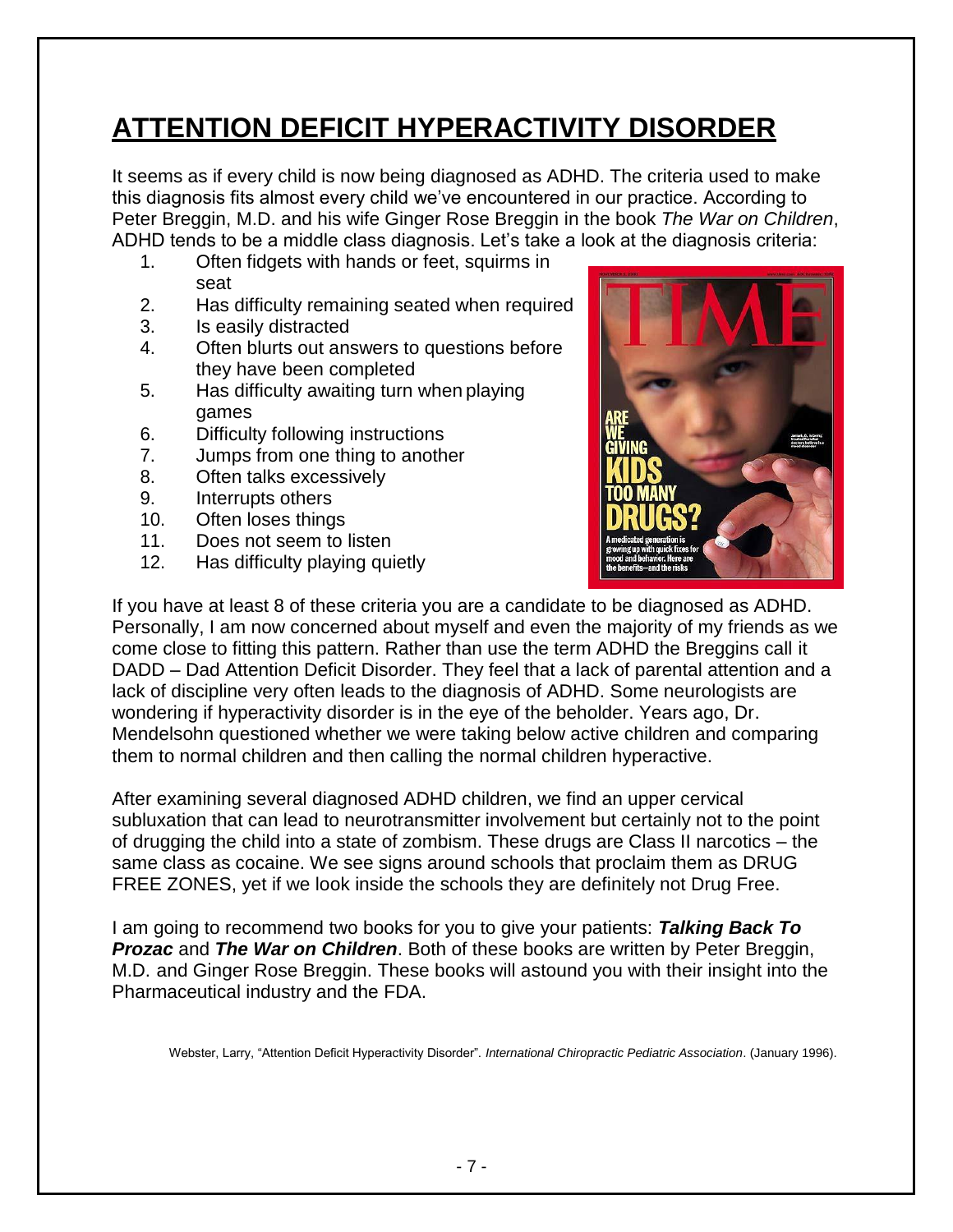## **INFECTIOUS DISEASES NOW THIRD LEADING CAUSE OF DEATH**

The Center for Disease Control reported Tuesday, Jan. 16, 1996 that deaths from infectious diseases rose 58% between 1980 and 1992. This has now passed accidents and strokes as a leading cause of death. Researchers indicated growing resistance to antibiotics have played a key role in the turn of events. This increase had occurred despite predictions that infectious diseases would wane in the United States.

Two groups of researchers indicate that the spread of resistant microbes is being aided by the over reliance on antibiotics as a cure-all. Researchers further state that an educational program for doctors and patients is needed to reduce the demand and use of unnecessary antibiotics.

In a current issue of JAMA, researchers in Iceland say a two year effort to reduce antibiotic use in the nation's day care centers has reduced the number of resistant ear infections. Anthony Fauci in the same issue says "New guidelines on the use of antibiotics is needed." *Atlanta Constitution – 1-17-96*

## **ULTRASOUND USAGE CONNECTED TO SPEECH DEFECTS**

Researchers from a University of Calgary, Alberta study in 1993 & 1994 involving 72 children ages 2 to 8 who had undergone speech evaluation, found the children to have delayed speech patterns of unknown causes. Their conclusion: there was an association between prenatal ultrasonography exposure and these abnormal speech patterns. Physicians are being cautioned to tell their patients about the fetus sensitivity to noxious agents.

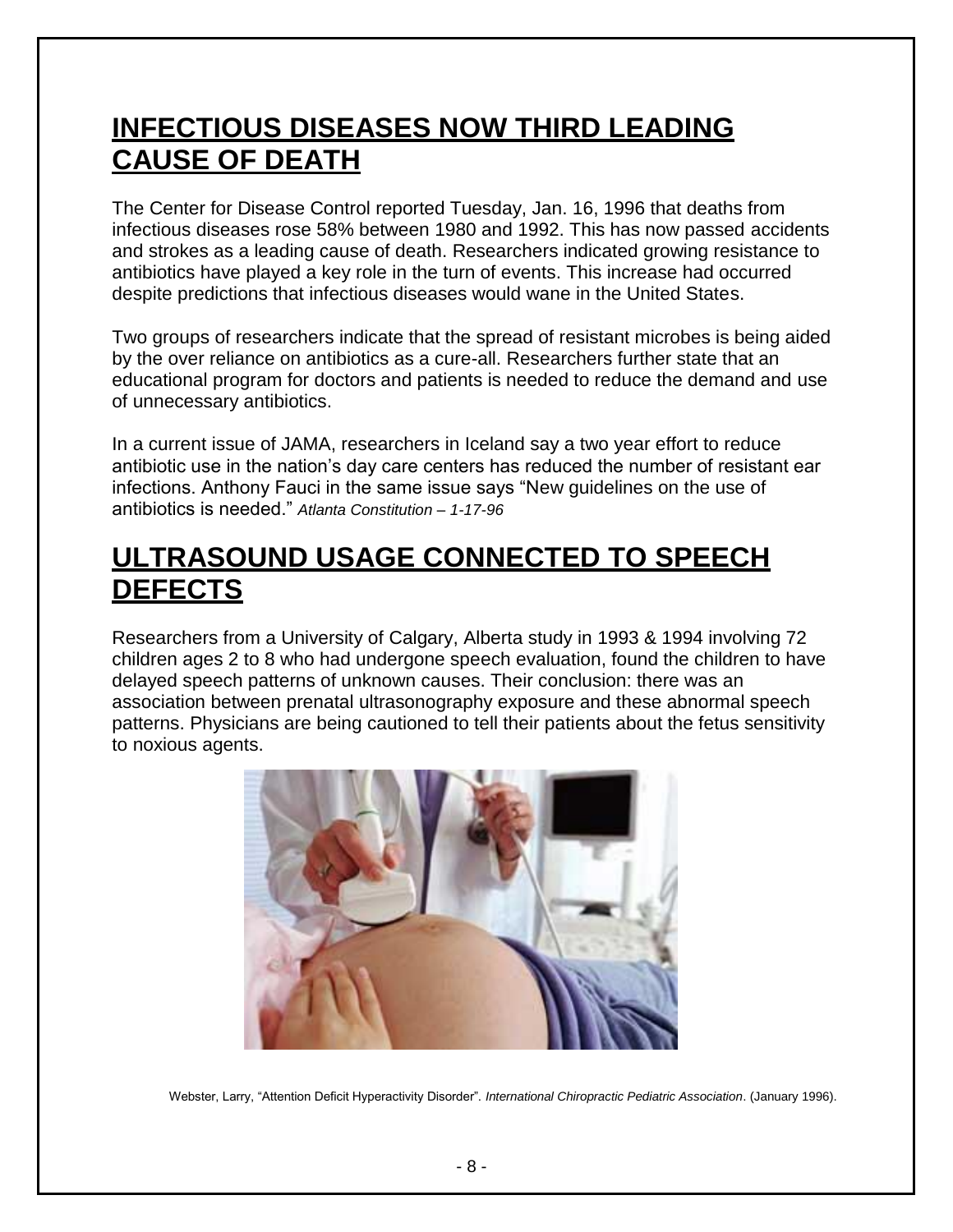

## **REVIEW OF ADHD STUDY OF 12 CASES**

The ICPA recently completed a pilot program of ADHD children. The criteria for acceptance into the program was as follows:

- 1. Children between the ages of 5-12. This age span was selected in an effort to rule out any maturity factors that could mislead us in the final analysis.
- 2. Must have a prior diagnosis of ADHD with verification
- 3. Parents must attend a health consultation prior to determine acceptance of children into the program and willingness of parents to cooperate in the program
- 4. Participant must follow schedule of care or be dismissed from the study

The study length was to be of one year's duration with all evaluation and care free. Emphasis was placed on the drug free aspect of the program and participants were to be re-evaluated every 60 days. We advertised in a local newspaper for participants with 19 children responding to the ad and placed under initial care. All 19 had a prior diagnosis of ADHD with all being prescribed Ritalin.

The clinical picture of all were very similar: poor grades in school, emotional outburst, low immune functions, lack of concentration in school , and overall emotional instability. Two also suffered from stuttering. Of these 19, only 8 completed our program. The others dropped out for a variety of reasons, such as traveling distance or inability to follow the visit schedule. The response factor accrued in approximately two months in almost all participants.

The visit schedule started at 3 times per week and reduced after 30 days. The next visit scheduled toward the end of the program averaged 1 time each week for 4 weeks. The area of the spine addressed was the upper cervical area. The results of the study was so encouraging that with the efforts of Dr. Jay Holder, we are expanding the program substantially in April to 75 children. These 75 children will be divided into groups of 25 in the following manner:

25 on medication and being adjusted; 25 under medical care and monitored only; 25 not on medication and under chiropractic care. This program will also be of 1 year in duration. Independent evaluation will be made on all participants with the evaluator not being aware of which group is under chiropractic care.

The expansion of the ADHD program is on of several studies that the ICPA intends to expand in the next two year. It is our goal to make our facility the number 1 research facility in the area of Chiropractic and Children.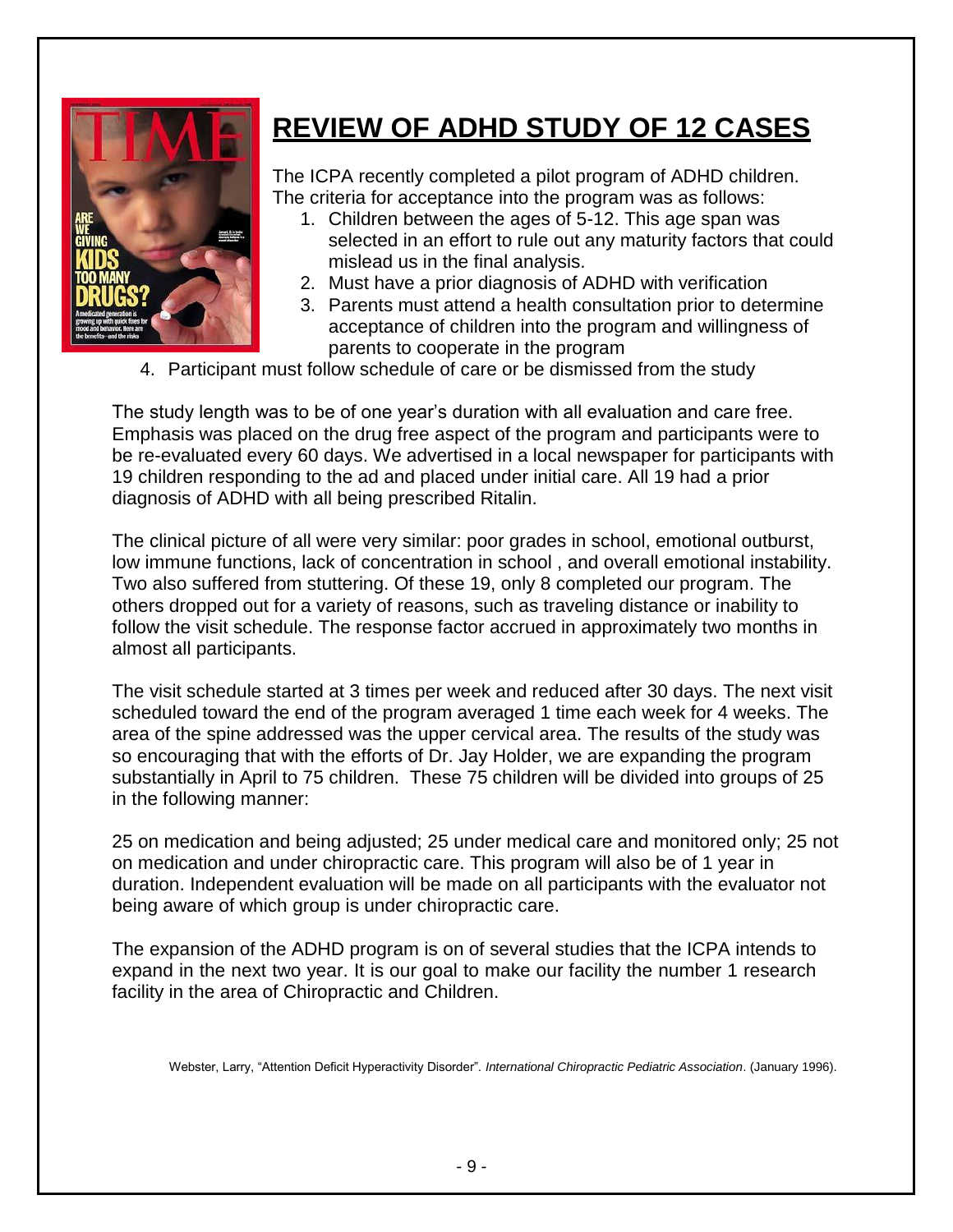## **CASE HISTORY**

Five week old female with premature closure of the sutures. Her pediatrician had recommended surgery for this condition and parents panicked (according to her statement).

Care was started in November 1994. We used the Webster Cranial Suture adjustment along with an occasional atlas adjustment (toggle).

After 2 months of care, the sutures had reverted back to normal growth (child was reexamined by her pediatrician). The pediatrician also stated "not only are the sutures now normal, but her motion skills are very impressive". The mother stated "there is no longer a risk of surgery thanks to chiropractic".

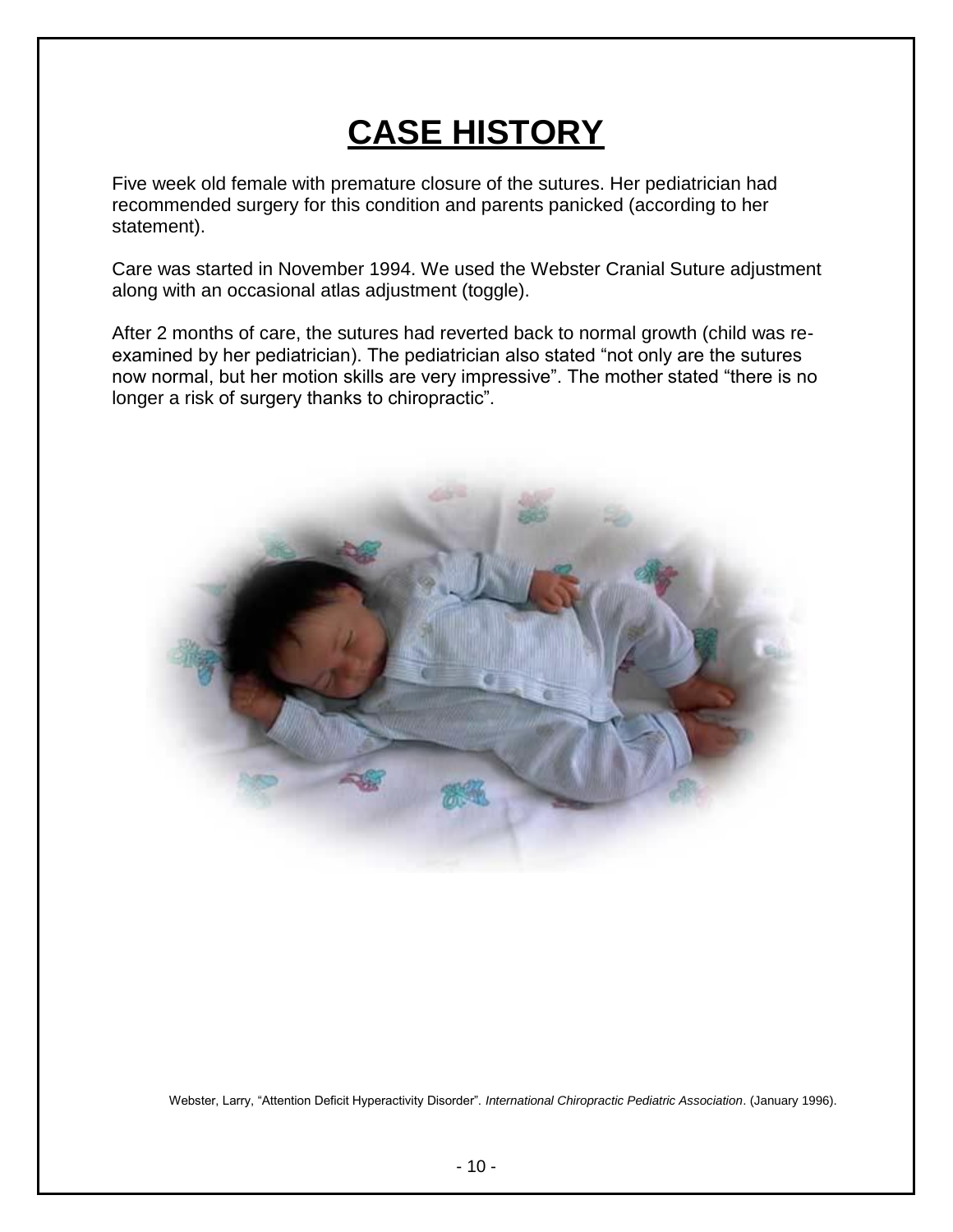

**The Baby Adjuster's Newsletter™ BABY TALK**



Vol. 2 No. 3 July 15, 1993

## **Infantile colic and chiropractic care**

*"According to published studies infants with colic respond favorably with chiropractic adjustments"*

#### *By Jennifer Peet DC, Certified CBP*

Infantile colic can be as troublesome for the parents as the child experiencing the condition. This condition is characterized by a multitude of symptoms, the most evident of which being episodic fussiness that lasts for hours, even days, and does not respond to simple comforting methods. To make matters more complicated, it rarely responds to traditional health care. This leaves many parents troubled as the infant's episodes of crying and fussiness continue.

Symptoms often include uncontrollable crying during which the infant appears to be in pain and pulls his/her legs up. At times the child's abdomen will be hard. Occasionally, the passage of flatus will give relief. Attacks may last for hours.

In analyzing the colicy infant it is important to rule out central nervous system damage, extremity fractures, and abdominal problems such as a hernia or intussusception. Obliviously, any of these conditions may cause the infant to cry uncontrollably and would require a medical referral. Even in the rare case that one of these conditions is present, it is in the best interest of the child to begin chiropractic care on the initial visit if vertebral subluxations are found so that the process of restoring normal nerve supply may begin.

Two chiropractic studies relating to infant colic are of particular interest. The first study, was done by a group of Danish chiropractors, revealed positive results when spinal adjustments were rendered. The second study involved a group of 316 infants with colic of which 94% reported successful resolution within the first two weeks of care.

Although chiropractic care does not treat the symptoms of colic, the author has found, after adjusting hundreds of babies, that most will respond within the first few weeks. Why does chiropractic work when other methods fail? It's simple really. Nerve supply is vital to proper function in every system of the body including the stomach, intestines and other abdominal organs. The sixth to ninth or tenth thoracic vertebrae house the gastric sympathetic preganglionic fibers. They reach the celiac plexus via the sympathetic trunk ganglia and the greater and lesser thoracic splanchnic nerves. Vertebral subluxations causing nerve interference in this area would adversely affect gastric function. The two vagus nerves also play a major role as they form the esophageal plexus around the lower esophagus which is reinforced by branches from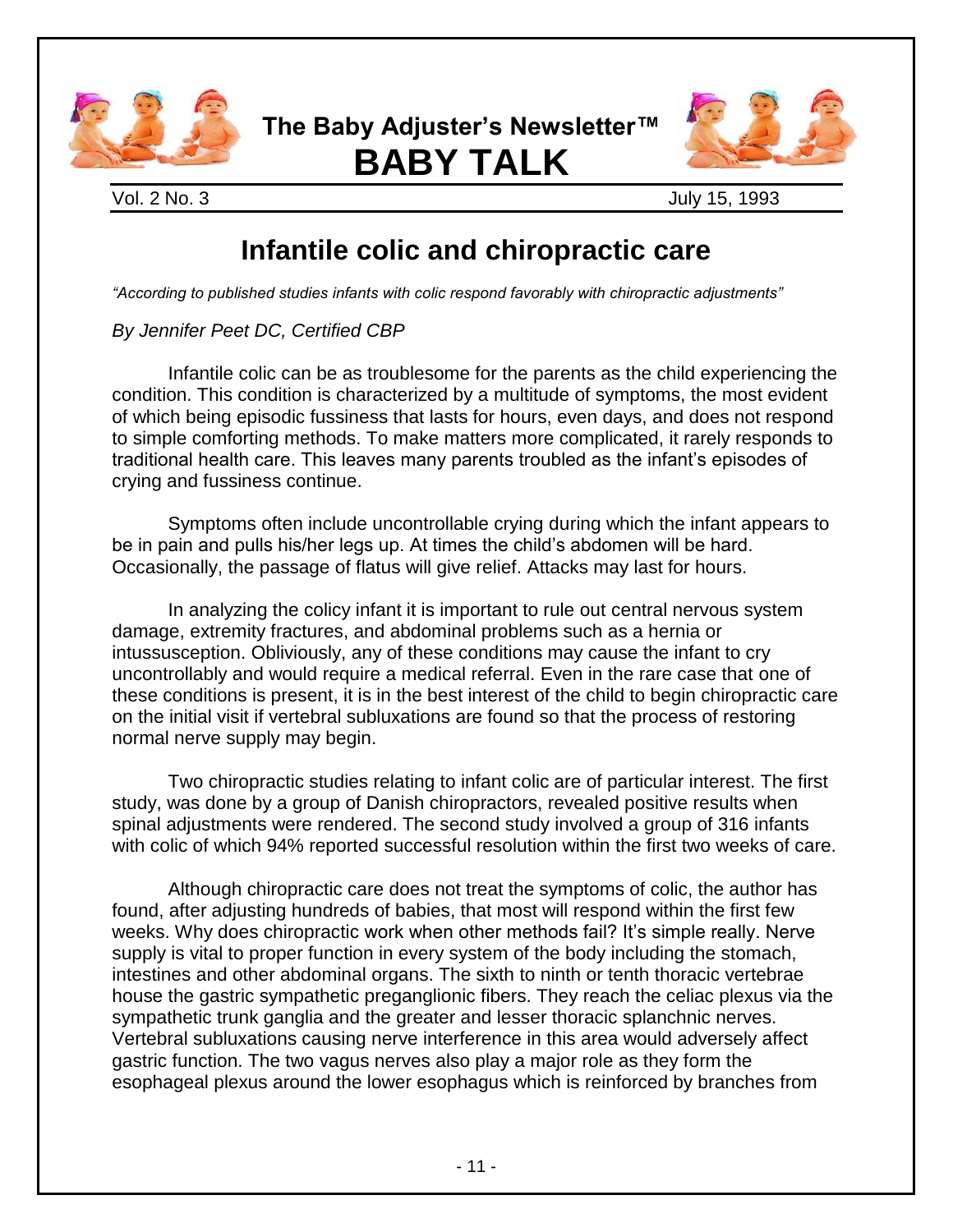the thoracic section of the sympathetic trunks and from the greater and lesser thoracic splanchnic nerves.

Normal innervation of the intestines is also important. The pregaglionic sympathetic fibers are located in the lowest four or five thoracic and upper two lumbars vertebrae. The parasympathetic nerve supply to the intestines is from the vagus and the splanchnic nerves. Vagus involvement in infant colic should not be overlooked due to the close proximity of the ventral roots of the 1<sup>st</sup> spinal nerve. Spinal adjustments that correct nerve interference in the upper cervical area have the likelihood of a positive effect on the functioning of the vagus nerve. Some children with colic respond with just cervical adjustments, others require a full spine approach to normalize the nervous system.

As the infant with colic responds to chiropractic care, the parents usually note that the child is sleeping for longer periods without fussing. The parents should be encouraged that vertebral subluxations take time to correct. Even after the child shows improvement, generally the problematic subluxations are not near correction. So that more serious health problems do not evolve the child should continue until the subluxations are resolved. This usually requires three to twelve months depending on the severity and longevity of the presenting vertebral subluxations.

The chiropractic approach is to correct spinal subluxations, with special attention to the cervical and thoracic spines. Regular adjustments should restore normal function of the nervous system, which will allow the infant's digestive tract to function in a healthy manner. Without developing abnormal gas with the resulting pains the infant is happier and healthier.



"In a study of 316 children a satisfactory result occurred within **2 weeks in 94% of the cases** receiving **chiropractic care**. 51% of these infants had prior, unsuccessful treatment, usually drug therapy (83%)."

*Klougarat N. Nilsson N. Jacobsen J. Infantile colic treated by chiropractors: a prospective study of 316 cases. Manipulative Physio The 1989; 12 (4): 281-8 / Medline ID: 89361049*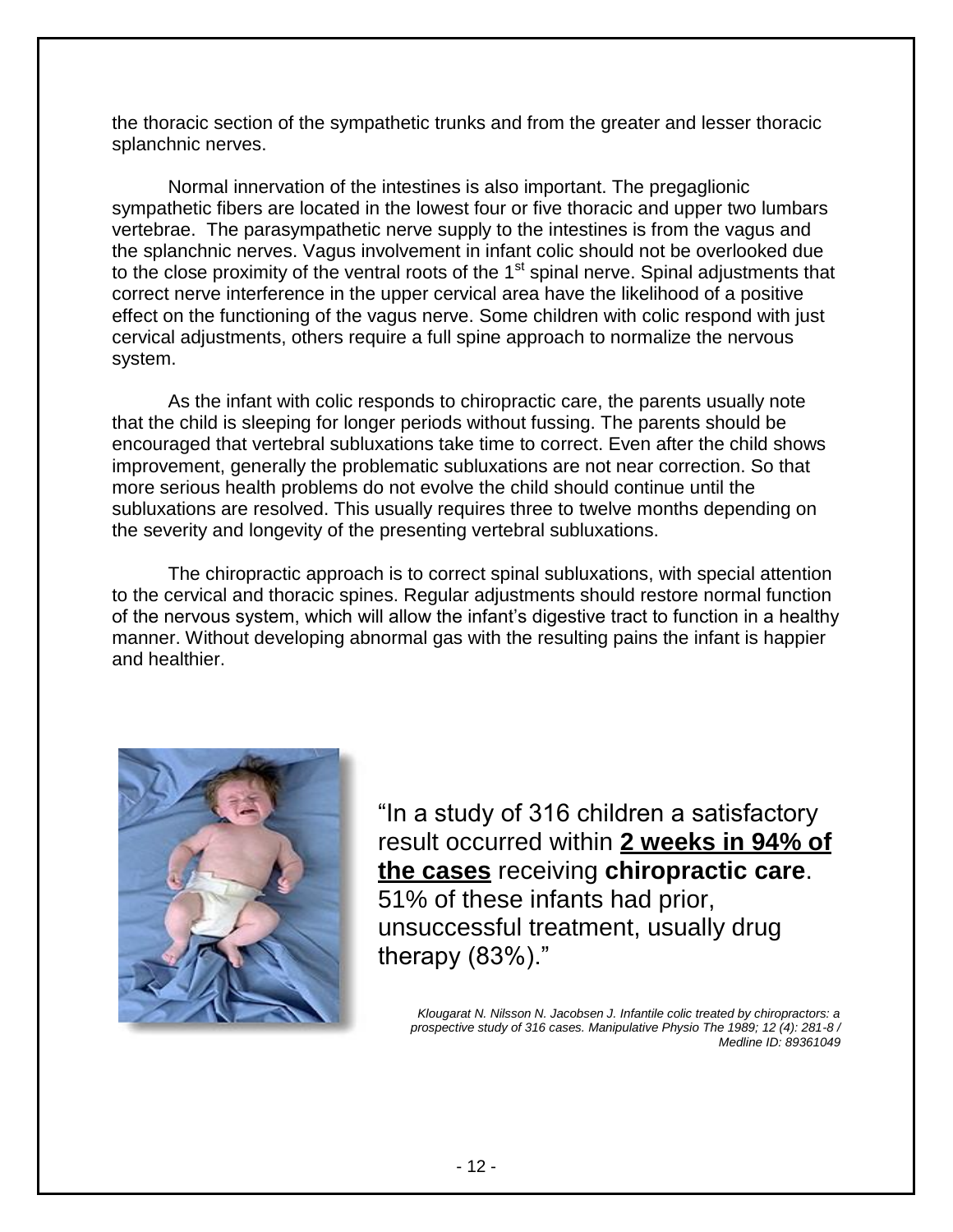## **HELP FOR ASTHMA, EMPHYSEMA & BRONCHITIS**

#### THE BREATH OF LIFE

Breathing is the process by which your body takes in "raw air" and makes it into "food" for cells, tissues and organs. Because raw air is often too cold, dry and dirty to use immediately, it must first be filtered, warmed, cleansed and



humidified by "air conditioning" apparatus in your nose and nasal cavities before it enters your *trachea* or "windpipe", bronchi and lungs. Your trachea is a tube in your throat surrounded by 15 to 20 stiff rings of cartilage so that it never closes (and suffocates you). If you place your fingers under your Adam's apple or larynx you can feel the trachea and its rings.

#### THE BRONCHI AND LUNGS

In your chest your trachea divides into two branches – the left and right bronchi. They enter the lungs, where they branch over and over to form what looks like an upsidedown tree (the bronchial tree). The tiniest branches are called the bronchioles, and these actually touch the lungs. It is here where oxygen enters the blood and carbon dioxide and water vapor leave it, to be exhaled out your mouth and nose. Of course the bronchi and bronchioles must remain clear at all times and that is precisely what does not happen to asthmatics, those suffering from the condition known as bronchial asthma, when they suffer an "attack".

#### ASTHMATIC ATTTACT

During an asthmatic attack the bronchioles become swollen, go into spasm and fill with mucous. Asthmatics feel as if they're being strangled; they struggle to get air into their lungs and, once in, the air is trapped behind the mucous and then it's nearly impossible to exhale!

Asthmatics struggle for every breath, literally gasping and wheezing for life. Attacks can last from several minutes to several hours and vary greatly in severity. In some patients the wheezing, gasping and struggling go on continuously to a greater or lesser degree. In long-time sufferers, "The chest becomes…a 'barrel chest' (permanently enlarges)." Attacks may be triggered by allergic reactions, but they may also be set off by emotional stress, physical exertion, or irritants like cigarette smoke.

Asthma was never a killing disease: "Medical folk-wisdom used to hold that 'no child ever dies of asthma', but since the 1960s there has been an "epidemic" of asthma deaths among young persons." In 1985 there were about 300 deaths from asthma but since 1994 5000 Americans die from this condition each year with over fifteen million suffering from it. Asthma is now the leading chronic illness among children. Why?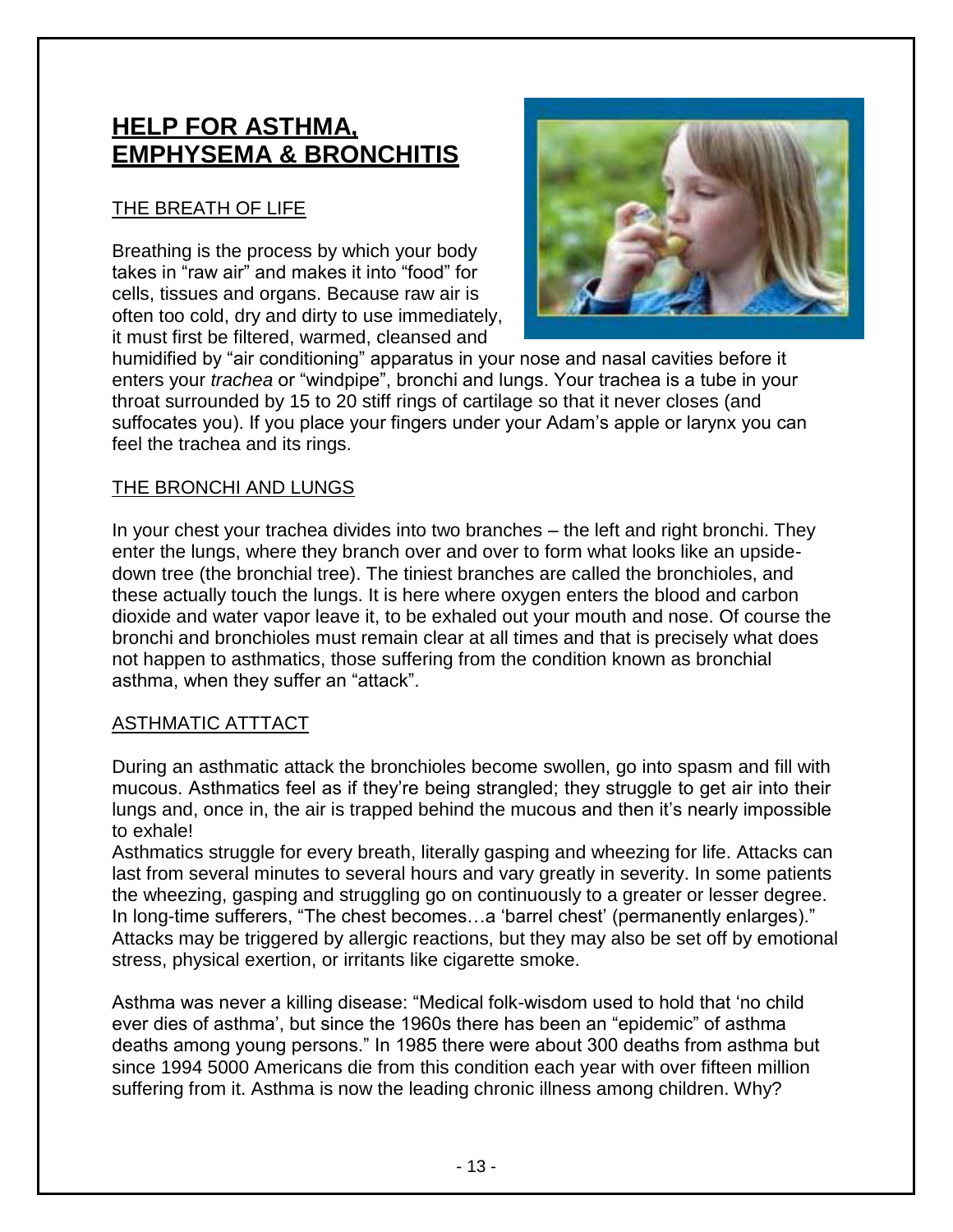

Many scientists do not know. However, childhood vaccination is becoming implicated as a major cause for this increase.

#### **BRONCHITIS**

In chronic bronchitis there is increased mucous secretion in the trachea and bronchial tubes which causes a mucous cough or "smoker's cough" so called because cigarette smoking is the condition's most important single cause. In a non-smoking adult bronchitis is very rare and is usually associated with an allergy (bronchitis is more common among the children of smokers than of non-smokers). The "smoker's cough" stage of bronchitis is known as "simple chronic bronchitis." This may develop into "chronic bronchitis" or "chronic obstructive bronchitis"

#### EMPHYSEMA

Chronic emphysema is usually associated with long-term smoking: many bronchioles are blocked, and the lung itself is destroyed with its breathing surface reduced to less than one-quarter normal. With less lung the blood gets less oxygen, and this can cause high blood pressure, which can overload the right side of the heart and cause right heart failure. People with chronic emphysema can suffer for years from severe "air hunger" (*hypoxia*) and too much carbon dioxide in the blood (*hypercania*). These conditions cause lethargy, muscle weakness, impairment of mental function and, in severe cases, a slow death.

#### THE STANDARD MEDICAL APPROACH

The standard medical approach offers no cure for asthma, bronchitis, or emphysema. Patients are told to avoid physical or emotional irritants and given temporary relief with drugs like cortisone and bronchodilator inhalers. These drugs may cause severe side effects including addiction. Sadly, heavy use of a common asthma drug (beta-agonists and theophylline) has been linked to a greater risk of dying from the disease. Desensitization shots, similar to these given for hay fever, have varying effectiveness with asthmatics.

For chronic bronchitis quitting smoking (or changing jobs) is the best, although not the most easily followed advice. For certain types of bronchitis, long-term antibiotic therapy may be prescribed.

Treatments for emphysema include removal of irritants, treatment of infection, bronchodilators, humidification of inhaled air, oxygen therapy, and surgery for tissue obstructions.

Many people with respiratory ailments feel condemned to a lifetime of taking drugs without ever being rid of their condition. Many others, however, are turning to the drugless healing of chiropractic.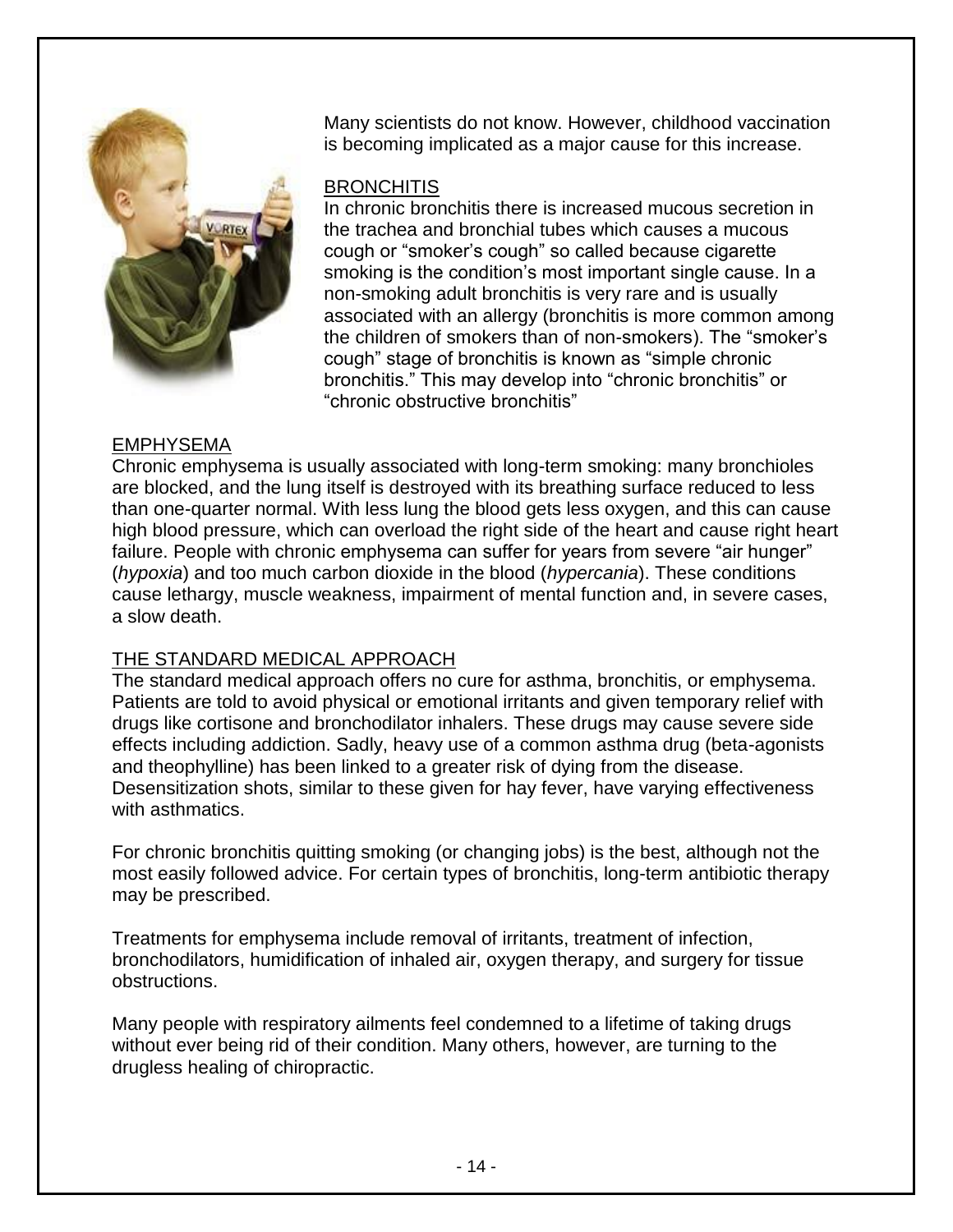## **THE CHIROPRACTIC APPROACH**

Chiropractic benefit for asthma and respiratory problems was first noticed in clinical histories. Typical of such reports is that of a 6-year-old boy who had asthma since age 3 and was using inhalers (Beclovert and Vertolin) up to three times a day who received chiropractic care: "Adjustments were delivered to the cervical, thoracic and lumbar areas. Significant progress. Could run during soccer games…slept more soundly. Hardly ever had bouts with mucous clogged nasal passages…inhalant use stopped.

In another case history a 34-month-old boy with asthma and enuresis (bed-wetting) had not responded to medical care. More than 20 emergency hospital visits had taken place for the asthma attacks during a 12-month history. Three chiropractic adjustments were administered over an 11-day period and the asthma symptoms and enuresis ceased for more than 8 weeks. The asthma and enuresis recurred following a minor fall from a stepladder but disappeared after adjustments. After a two year follow-up the mother reported no recurrence of the asthma or the enuresis.

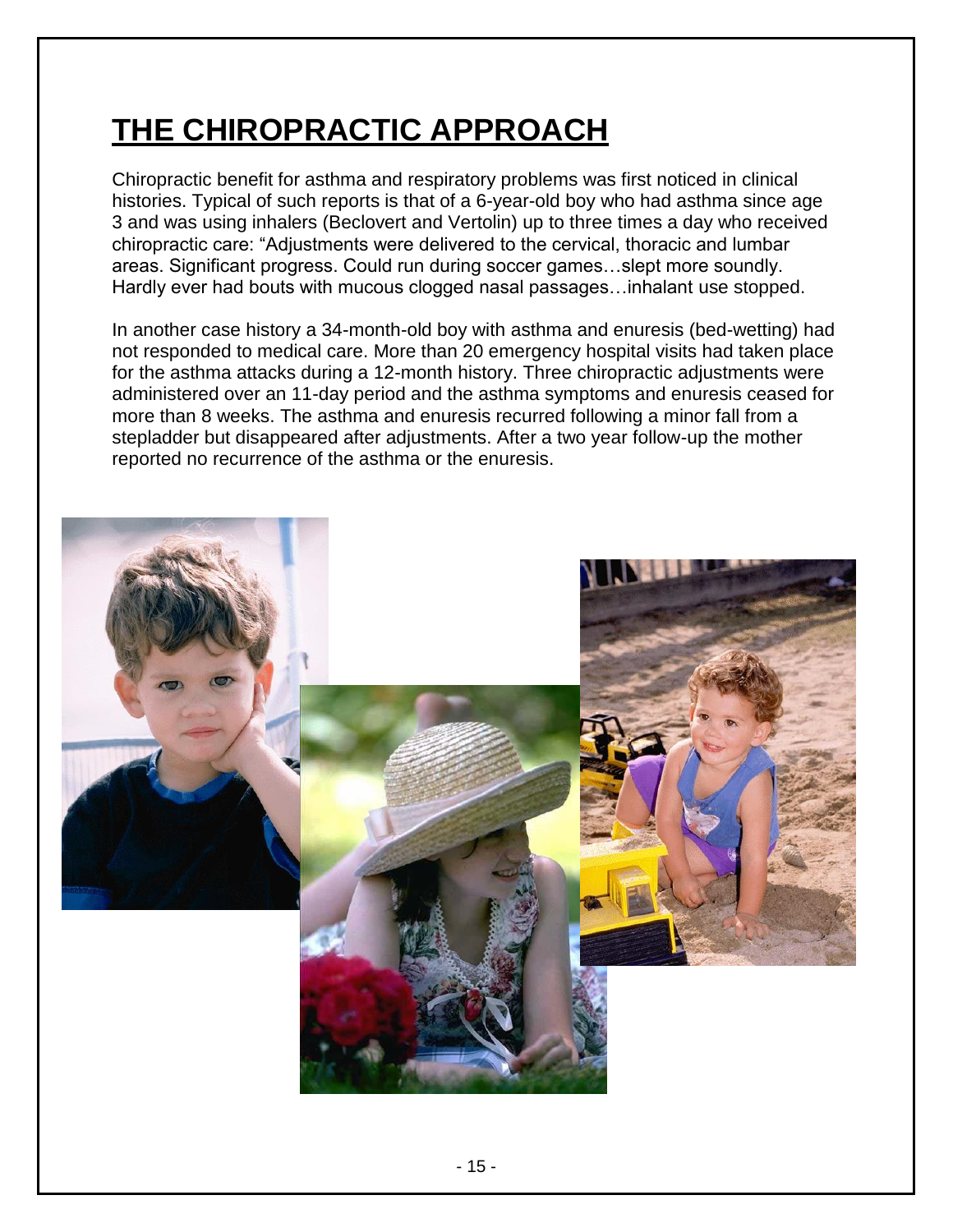#### **Autism and Mercury**



**MOUNTING EVIDENCE** suggests that **Thimerosal**, a mercury-based preservative in children's vaccines, may be responsible for the exponential growth of autism, attention deficit disorder, speech delays, and other childhood neurological disorders now epidemic in the United States.

Robert Kennedy Jr., The Boston Globe, July 1<sup>st</sup>, 2005

"Low levels of mercury used in vaccines preserved with thimerosal can trigger irregularities in the immune system cells and is suspect as a cause of autism."

Dr Issac Pessah, Center for Children's Environmental Health, University of California, Time Magazine, May 5, 2006

#### **Links between autism and thimerosal**

Autism affects **500,000 to 1.5 million Americans** and has grown at an annual rate of 10 to 17 percent since the late 1980s. California found a 273 percent increase in autism between 1987 and 1998. Maryland reported a **513 percent increase in autism**  between 1993 and 1998 and several dozen other states reported similar findings. Some scientists say the estimated number of cases of autism has increased 15-fold –1,500 percent – since 1991, when the number of childhood **[vaccinations](http://www.newstarget.com/vaccinations.html) doubled**. Whereas one in every 2,500 children was diagnosed with autism before 1991, **one in 166 children now have the disease.**

**This increase in reported autism cases eerily parallels the increase in the number and frequency of thimerosal-containing vaccinations administered to infants**. As of today, children are given as many as 21 immunizations in the first 15 months of life. After a number of scientists and concerned activists noticed the correlation, an investigation was launched to get to the heart of the matter.

Dawn Prate, Newstarget.com, September 22, 2005

#### **The role of chiropractic in the care of a four-year-old boy diagnosed with Autism Spectrum Disorder (ASD)**

Joel Alcantara, DC (1) and Kim McCann-Swanson, DC, DACCP (2)l Presented at Pangea: a Conference for the Wellness of Children

#### **Background**:

Autism is a complex, behaviorally defined disorder of the immature brain. Autism is not a disease but a syndrome with multiple non-genetic and genetic causes.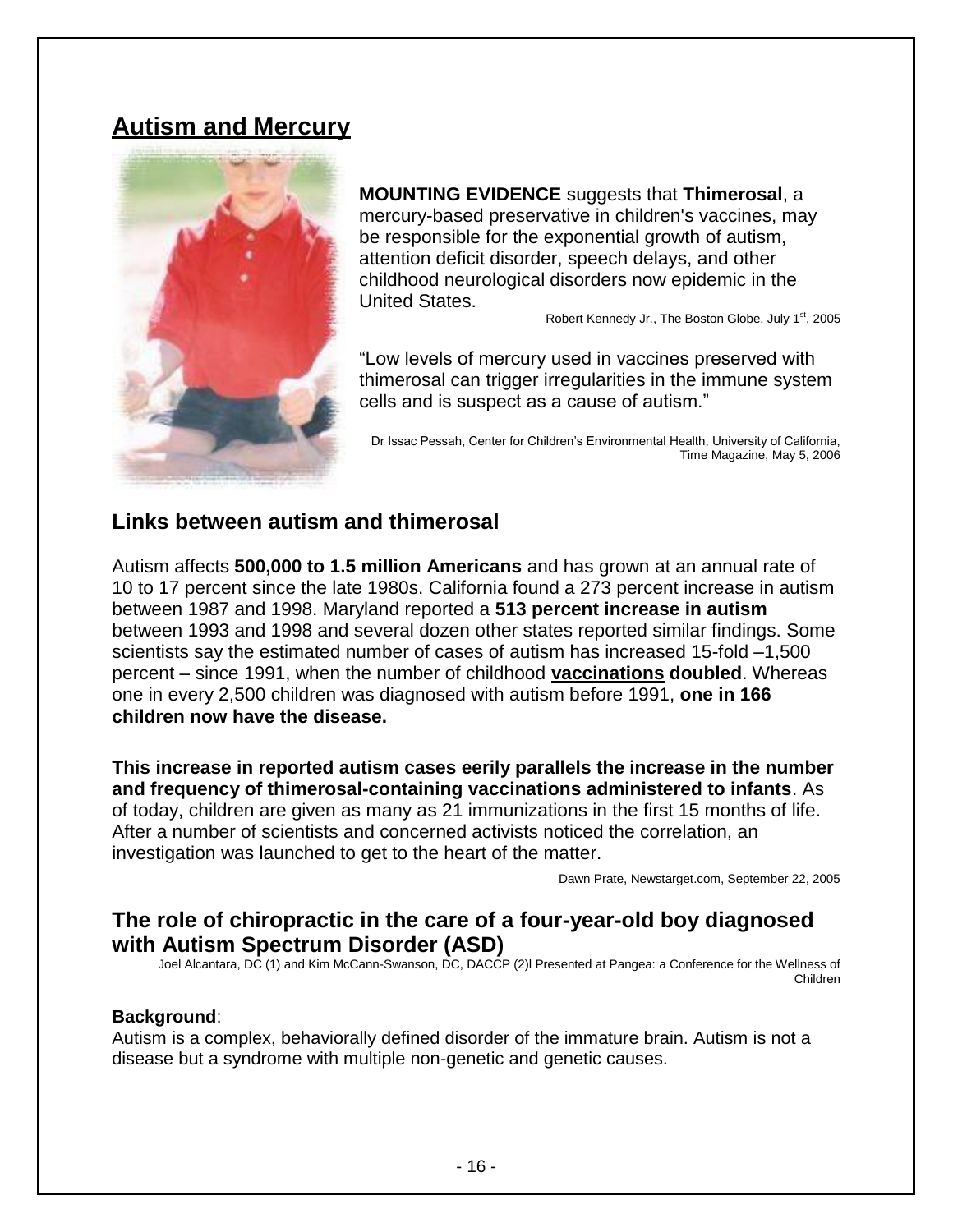**Objective:** To describe the role of chiropractic care in the management of a patient with autistic spectrum disorder.

**Clinical features:** A four-year-old boy was diagnosed with autism at 23 months. His mother presented him for chiropractic evaluation and possible care with the hope that chiropractic care might help his frequent ear infections. The mother also reported that the child was very active but his speech and communication skills were a challenge.

**Intervention and Outcome:** The patient was cared for using the Webster toggle headpiece and Logan Basic technique to the cervical spine and sacrum. According to the patient's mother, her little boy's **speech and ability to communicate improved dramatically following adjustments.**

**Conclusion:** This case report **provides supporting evidence that patients with ASD may benefit from chiropractic care** characterized as Toggle Recoil and Logan Technique. This case report encourages further investigation into the role of chiropractic care in the integrative management of patients with autism.

#### **Case Study - Autism.**

Rubinstein, HM, *Chiropractic Pediatrics* Vol. 1 No. 1, April 1994

This is the case study of a seven year old female diagnosed with autism. The child has a history of sexual and physical abuse. The little girl would slowly turn in circles in place while singing an incomprehensible song with a glazed stare and blank expression. Spinal examination revealed a right posterior and superior C1 with a frequency of about twice a week. **After ten months of care she was able to carry on conversations, carry out commands, dress and groom herself. Cognitive development progressed to where she was able to learn, read, and participate in public school.**

#### **Case report: autism and chronic otitis media.**

Warner SP and Warner TM. *Today's Chiropractic.* May/June 1999.

This is a case report of a  $3\frac{1}{2}$  year-old girl with autism. She was non-verbal, had compulsive disorders, daily rituals, head banging and violence. **After chiropractic, care began within one month her parents and teacher noticed a 30% improvement socially.** After **one year of care, an 80% improvement was noticed**. Head banging and other rituals diminished by 50% with less violent behavior. She had chronic serous otitis media and had been on antibiotics for one year. Within a **oneweek period** after her first adjustment, **antibiotic use stopped** due to a **70% improvement** in her otitis media.

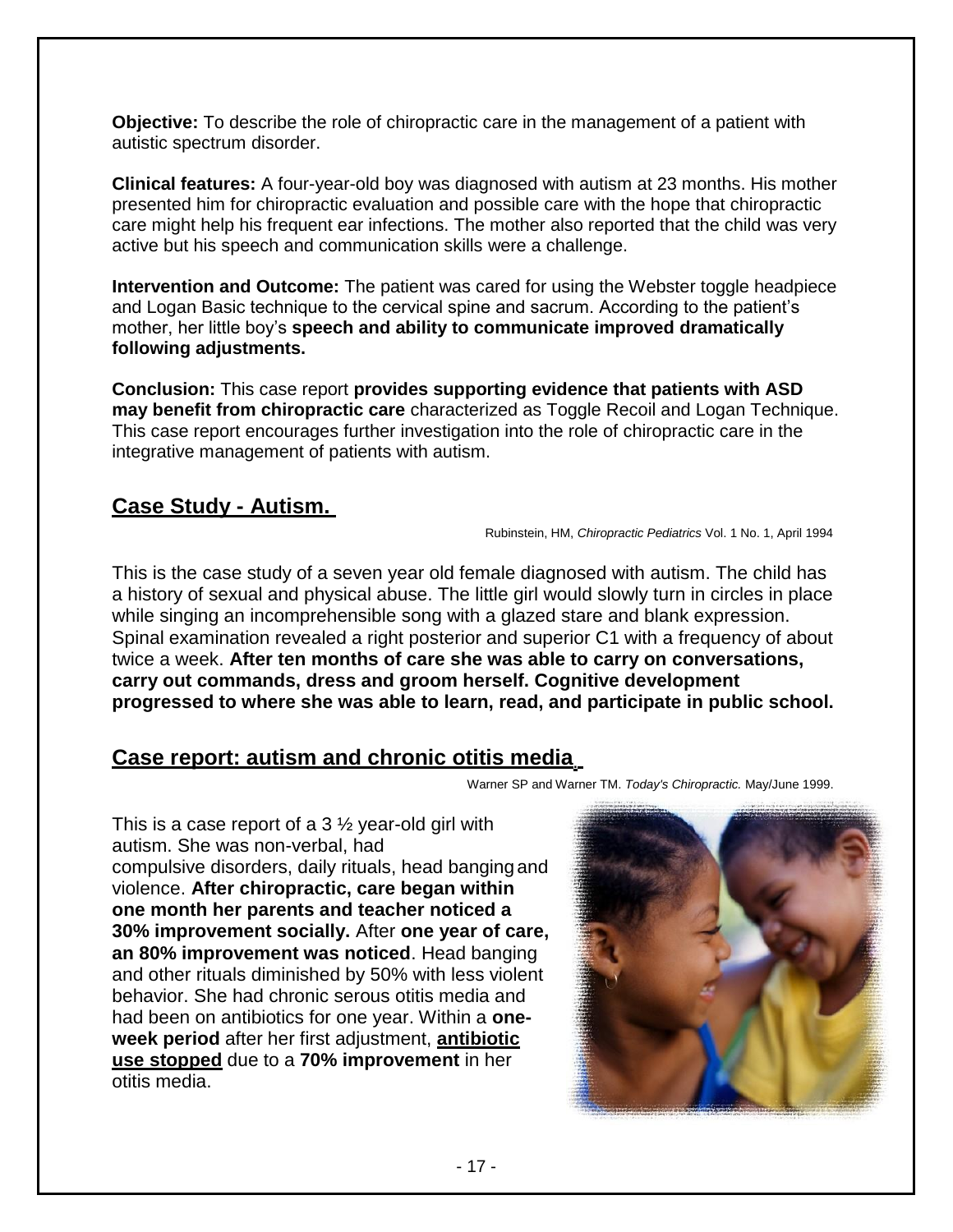## **First Mercury Poisoning/Vaccine Case Filed**



The law firm of Waters & Kraus, LLP has filed the first known civil case alleging that the mercury based preservative thimerosal, used recently in more than 30 childhood vaccines, has caused mercury poisoning in many children.

The symptoms of mercury poisoning are, in many cases, identical to the symptoms of AUTISM.

An infant can receive 62.5 milligrams of mercury per visit. Children have been exposed to cumulative levels of mercury from the vaccines that exceed 100 times the threshold safety levels that have been established by the United States environmental Protection Agency.

California has reported a 273% increase in Autism in the last decade.

Counter Et Al vs. Abbott Laboratories Et Al, Case # GN 100866, 200th District Court-Travis County, Texas

## **Vaccines and Immune Suppression**

**Vaccines**, all vaccines, are **immune suppressing**; that is they depress our immune functions.

**Chemicals depress our immune system**; the virus present depresses immune function, and the foreign DNA/RNA from animal tissues depresses immunity.



[www.mercola.com](http://www.mercola.com/)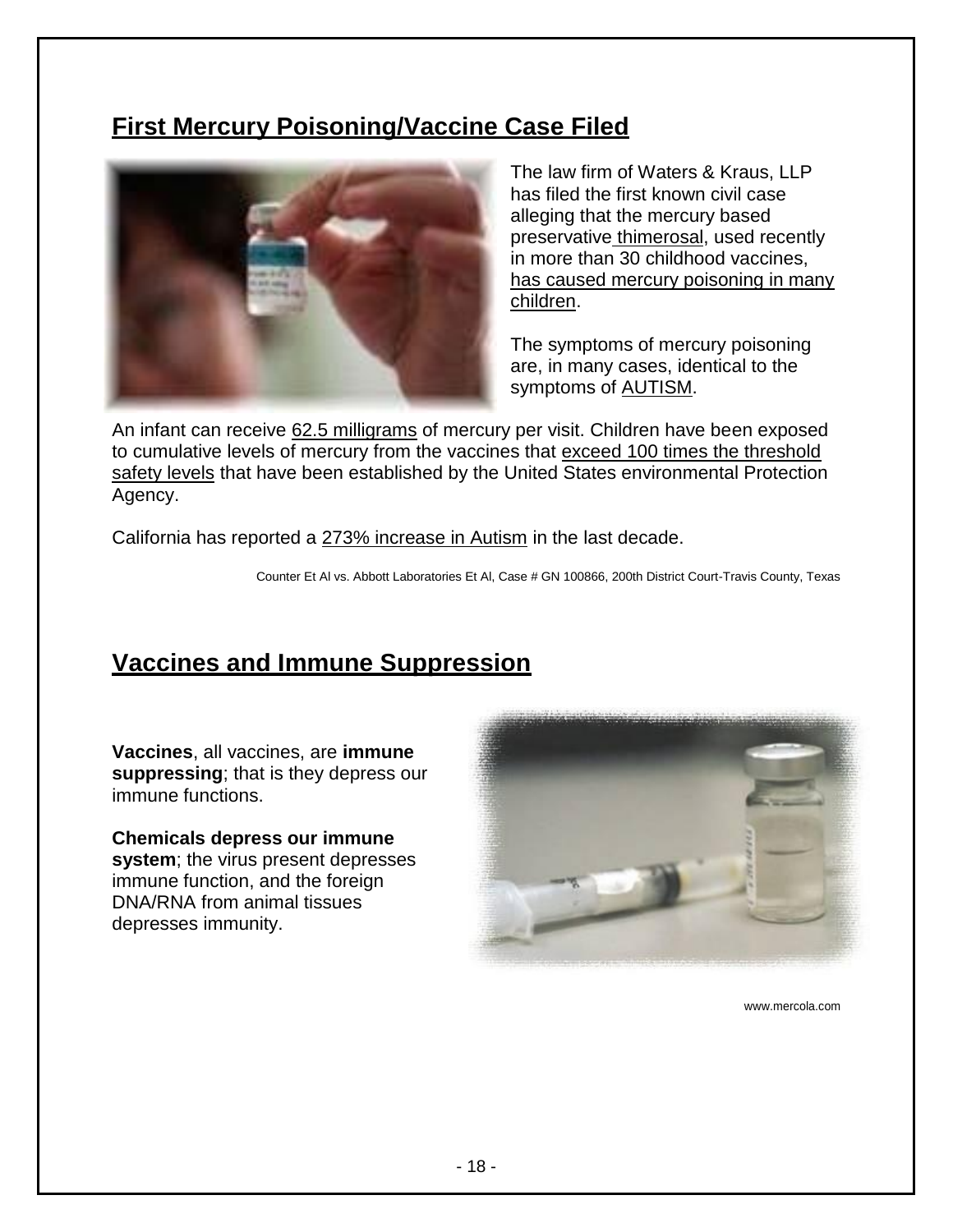## **Three Girls Died, Others Hospitalized, After HPV Vaccine**



**Gardasil**, Merck's new vaccine for human papillomavirus (HPV), **severe side effects** are being reported

**1,637 adverse reactions** have been reported by Judicial Watch, a public interest watchdog, including three girls who died shortly after receiving the immunization.

British Medical Journal, June 9, 2007; 334: 1182-1183

#### **Dr. Mercola's Comment:**

"…some concerns that Gardasil may cause infertility"

"…Merck has manipulated the medical and political system to FORCE children to get this dangerous vaccine for their own bottom line profit. The potential promised reduction of cervical cancer is the bait they use."

"….Merck, the manufacturer of this vaccine, is the same company that made Vioxx that killed over 60,000 people.



British Medical Journal, June 9, 2007; 334: 1182-1183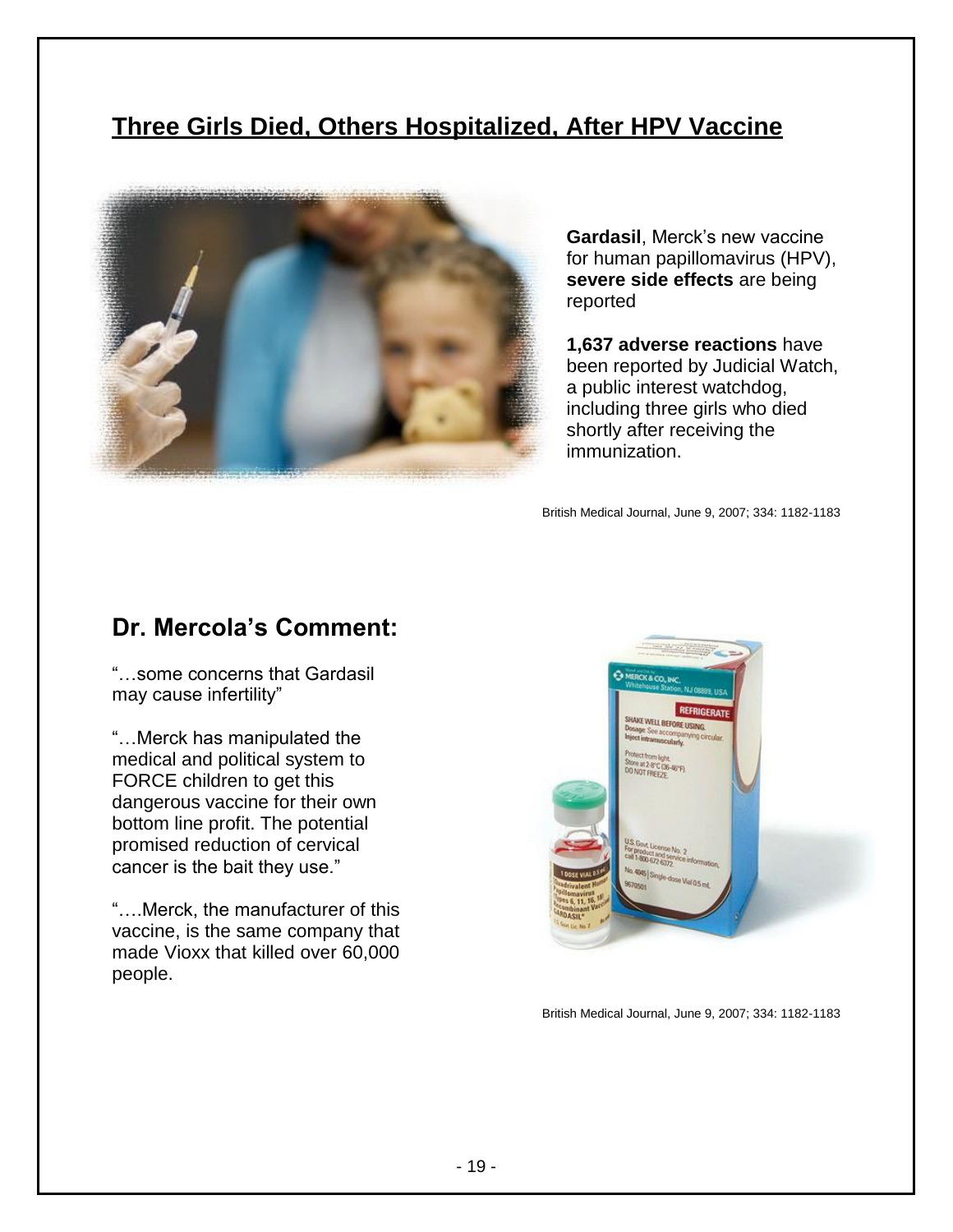#### **Flu Shots Are Virtually Worthless, says new British Medical Journal Analysis**



Flu vaccines are **largely ineffective** in the populations for which they are most highly recommended, according to a new study published in the Oct, 28 issue of the British Medical Journal

"We've got an **exaggerated expectation** of what vaccines can actually do," Dr. Tom Jefferson said. "I'm hoping American and European taxpayers will be alerted and start asking questions."

United States health authorities currently recommend flu vaccine shots for most Americans – children 6 to 23 months; kids 23 months to 5 years old.

Jefferson notes that recommendations for flu vaccines have significantly increased in recent years – a move he says **may not be justified**

Consumer health advocate Mike Adams called flu vaccine shots "one of the **greatest medical cons** perpetrated on the populations of the world," and questioned new U.S. policies pushing the vaccines on young children and expectant mothers.

Source: Jessica Fraser, Newstarget.com

"Flu vaccines "**not worth the bother"** Flu vaccines may be a massive **waste of time**  and money, an expert warned today. There is **little medical evidence** that the vaccines have any kind of beneficial effect!

British Medical Journal

## **Dangers of The Flu Shot**

According to the CDC Web site, the actual **number of deaths from the flu** per year is about **257 not 36,000.**

What's in a flu vaccination?

- **Mercury!!!** 2nd most dangerous substance on earth. **Destroys** the nervous system and immune system. Associated with Multiple Sclerosis, Central Nervous System Disorders, Autism and Alzheimer's Disease!
- Ethylene glycol (antifreeze) Exposure to ethylene glycol can damage the kidneys, heart, and nervous system.

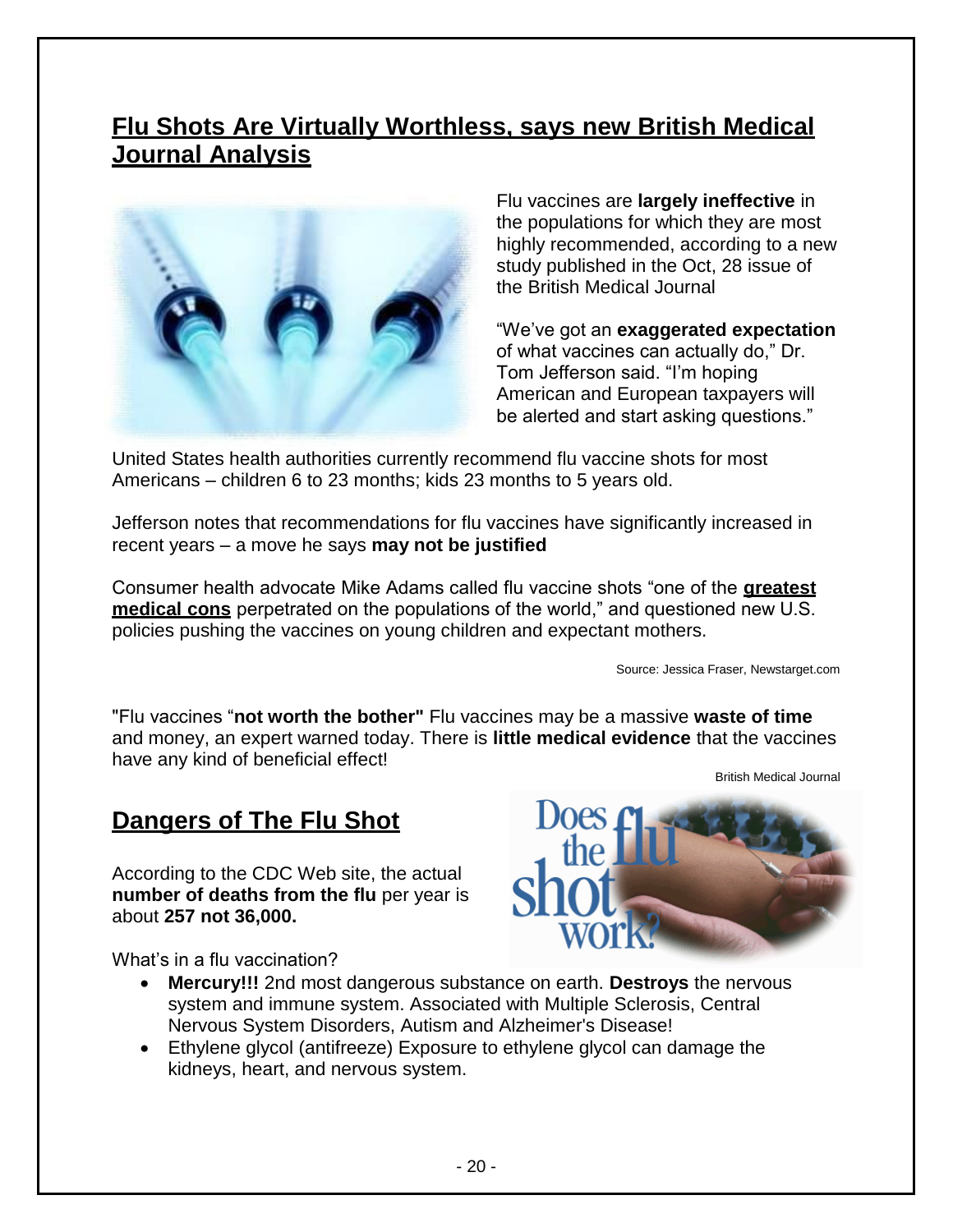- Phenol (disinfectant) Exposure to phenol can produce skin burns, liver damage, dark urine, irregular heart beat, and even death.
- Formaldehyde (known cancer causing agent)
- Neomycin and Streptomycin (antibiotics)
- Aluminum associated with Alzheimer's disease and seizures and also cancer producing in laboratory mice.

#### **Is this something you want to inject directly into your blood or your children's?**

Years ago the CDC policy was never give a flu shot to a pregnant woman or baby because of the **dangers and complications** it would cause! Now it is recommended for these 2 groups! How is it dangerous one year and now it is safe this year?

The flu vaccine contains only 3 strains of the flu virus! Even though there are many other stains that are out there. According to the CDC the flu vaccine in the elderly is about 30 to 40% effective!



## **\$75,000 VACCINE OFFER**

THE FOLLOWING OFFER is made to U.S.-licensed medical doctors who routinely administer vaccinations and to pharmaceutical company CEOs worldwide:

Jock Doubleday, director of the California 501(c)3 nonprofit corporation Natural Woman, Natural Man, Inc., hereby offers \$75,000.00 to the first medical doctor or pharmaceutical company CEO who publicly drinks a mixture of standard vaccine additives ingredients in the same amount as a

six-year-old child is recommended to receive under the year-2005 guidelines of the U.S. Centers for Disease Control and Prevention. To this day, no one has taken the challenge! What does that tell you?

To sum up all of this! The **flu is not a dangerous virus**, at most it kills 257 people per year who are immune compromised! Even if the vaccine worked they are **injecting dangerous chemicals and poisons into the body which will lead to some of the most devastating diseases in existence**, all because you don't wantthe FLU**! DOES THAT MAKE ANY SENSE TO YOU!**

If vaccinations were safe why doesn't a pediatrician or medical doctor come forward and take the challenge of drinking the mixture from these shots! Because they know the ingredients will cause cancer and other diseases in their body! Before your doctor gives you or your child a vaccine, ask them to drink the mixture first!

CDC Website[: www.cdc.org](http://www.cdc.org/)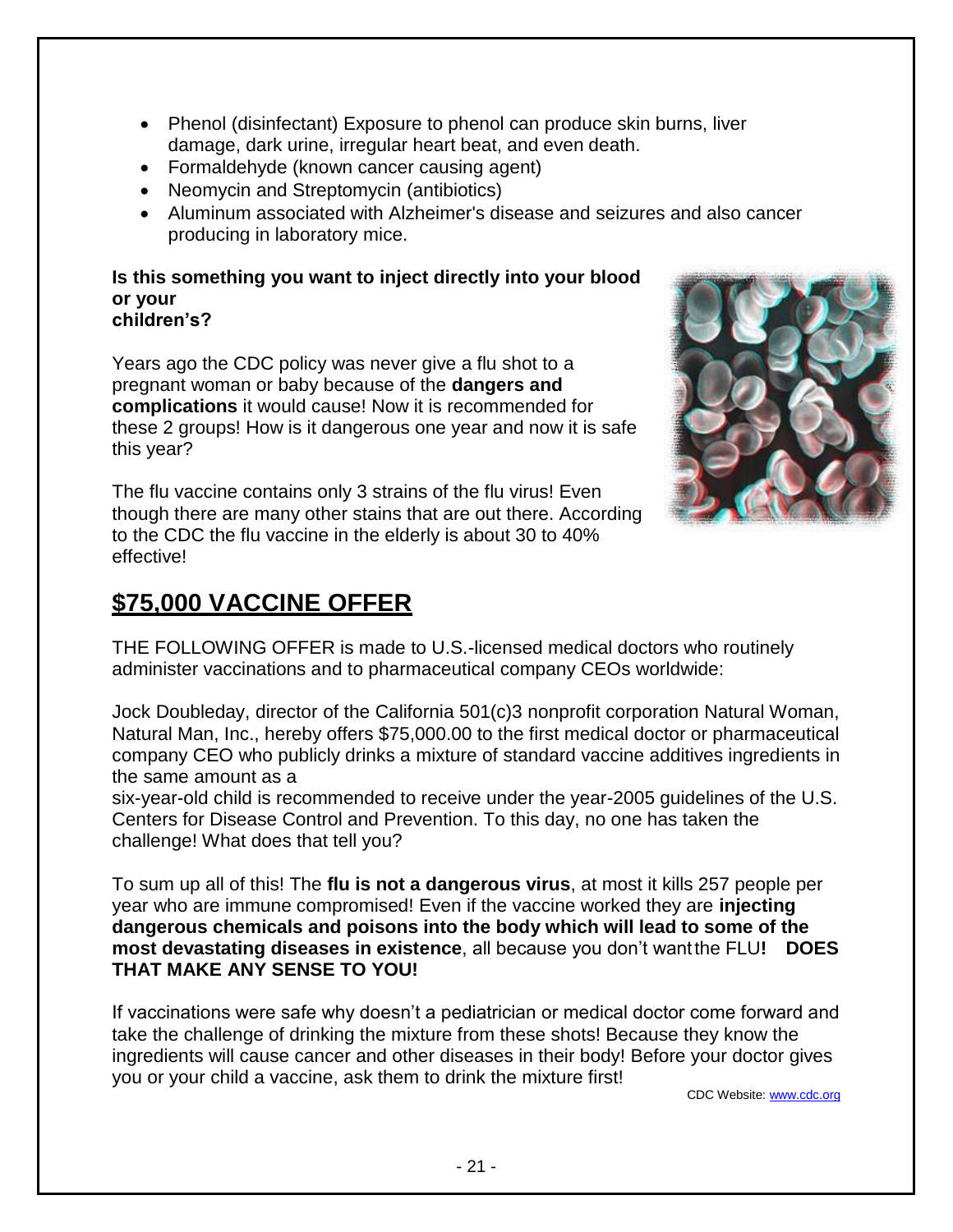## **French Ministry of Health Bans Hepatitis B Vaccine on School Age Children**

The Ministry of Health announced a decision to **suspend** routine hepatitis B immunization of children in French schools.

The reason for this decision was apparently the **increased risk** of autoimmune diseases associated with the vaccine.

A study from the US government showed that when hepatitis B immunization was given



starting after two months of life, it was associated with almost **doubling the risk of diabetes.**

**Long term safety studies are typically not performed on vaccines in order to have them approved for marketing**. "Without these studies, we **cannot be sure that the benefits of immunization exceed the risks** and thus we should not mandate the hepatitis B or other vaccines" John B. Classen, M.D.

## **Measles, Mumps, Rubella (MMR)**



Japan is virtually the only developed nation to turn its back on the vaccine (MMR). **Government health chiefs claim a 4 year** *experiment* **with it has had serious financial and human costs.**

The MMR was banned in Japan in 1993 after 1.8 million children had been given 2 types of MMR and a **record number developed non viral meningitis** and other adverse reactions were recorded.

Of 3,969 **medical compensation** claims related to vaccines in the last 30 years, **25%** have been made by those badly affected by the combined measles, mumps and rubella vaccines.

An analysis of vaccinations over a three month period showed one in every 900 children was experiencing problems.

Dr. Joseph Mercola, M.D[. www.mercola.com](http://www.mercola.com/)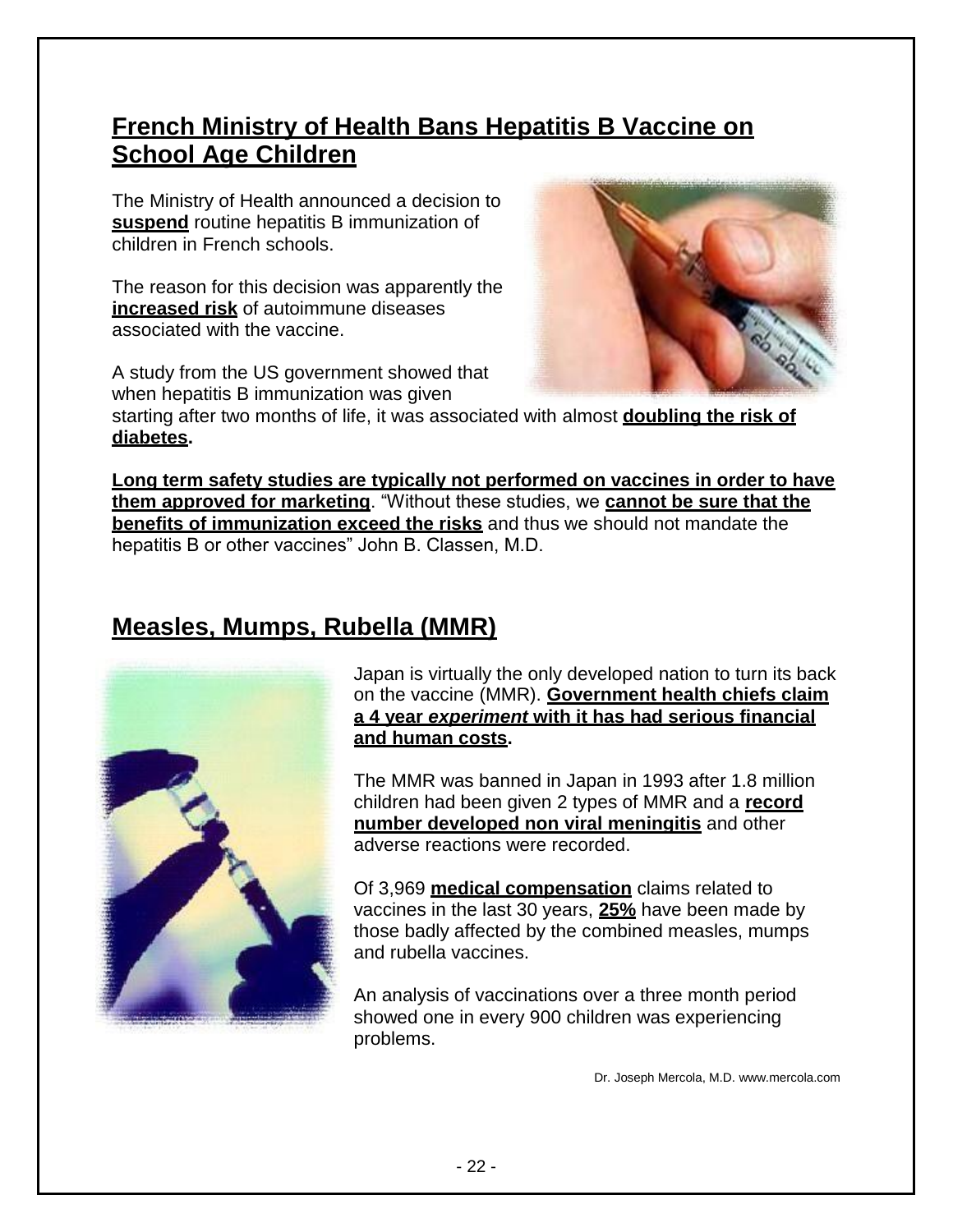## **Children & Drugs**

A whopping 1 of every 17 times a medication is ordered to be given to a hospitalized child the child receives the **wrong drug or dose** according to a study in JAMA. (JAMA 2001;285 (16):2114-2140).

The Journal of the American Medical Association reported in February of 2000 that the use of certain psychotropic drugs, like antidepressants and stimulants, in 2 to 4 year olds doubled or even tripled between 1991 and 1995.



The United States consumes **90%** of the world's **Ritalin**. Production of Ritalin is up 700% since 1990 and nearly 5 million people in the U.S.-mostly children-are on Ritalin.

Between 1990 and 1996, the number of children in the U.S. using Ritalin grew by 250%.

**Up to 30% of cocaine addicts also take Ritalin; 1600 children die each year from allergic reactions to aspirin** (New Scientist, April 16, 1998).

## **About Tylenol Risks**



People who take Acetaminophen (Tylenol) every day for a year, increase their risk of kidney failure by **40%**

The link between liver damage and Acetaminophen was reported 3 decades ago.

**Children's Tylenol** now has a **warning** label due to the fact that **100 children die** per year due to **liver or kidney failure.**

Health Facts, April 1996 v 21, n 203 Associated Press, Jan 5, 1996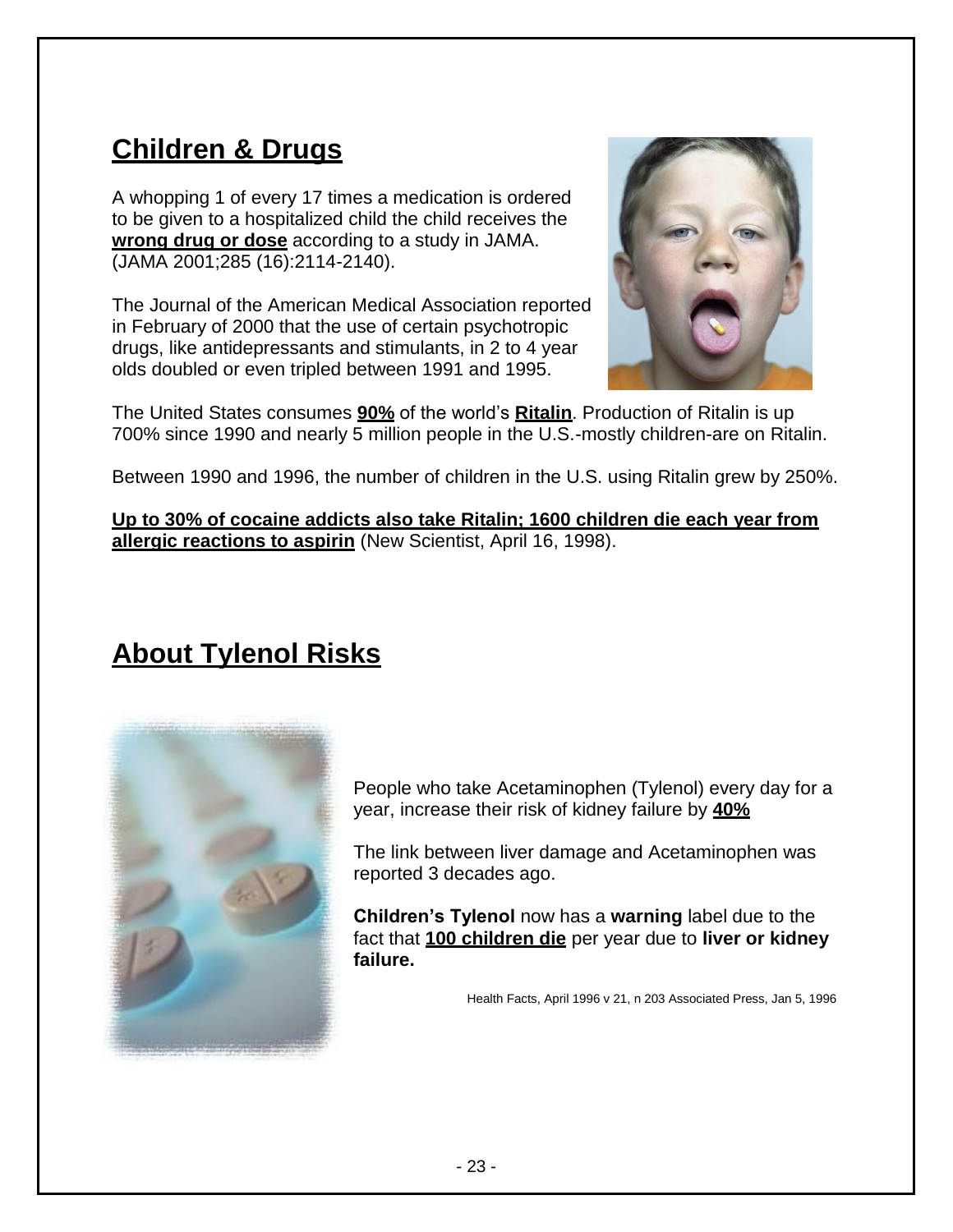## **SIDS – Sudden Infant Death Syndrome & The Necessity of Chiropractic**



"In some infants when the head is brought into extension, the posterior arch of atlas inverts through the foramen magnum. This often caused mild to severe vertebral artery compression.

**10 of 17** infants studied demonstrated this atlas inversion. **All ten were SIDS deaths.**

Giles FH; Bina M; Sotrl A; Infantile Atlanto-occipital Instability/ The Potential Danger of Extreme Extension. Am J Dis Child 19/9; 133 (1): 30-7 / Medline ID:79101175

## **A Possible Cause of SIDS**

Vertebral artery compression that cuts off blood flow to the brainstem has been suggested as an underlying cause of sudden infant death syndrome (SIDS). This study, published in the journal Pediatrics, involved postmortem examination of the vertebral arteries of 20 infants who died of SIDS or other causes.

In five of the cases the deceased infant's neck was extended; in nine cases it was rotated 90 degrees, and in six cases the head was held in the neutral position. Both macroscopic and microscopic evidence of vertebral artery compression was found in some of the extended or rotated necks of infants. No vertebral artery compression was detected in the necks held in the neutral position.

#### **According to the investigators:**

- This study provides direct evidence that both neck extension and rotation in infants can compress the vertebral arteries between the atlas and the occiput or at the C1 transverse foramen.
- Architectural anomalies in arteries at the base of the brain are risk factors threatening reduced vertebrobasilar flow that could cause acute brainstem ischemia and death.
- Because an infant tends to rotate or extend its head in the prone sleeping position to clear its nose from the bedding, vertebral artery compression caused by these head movements could explain why the prone position is a major risk factor for SIDS.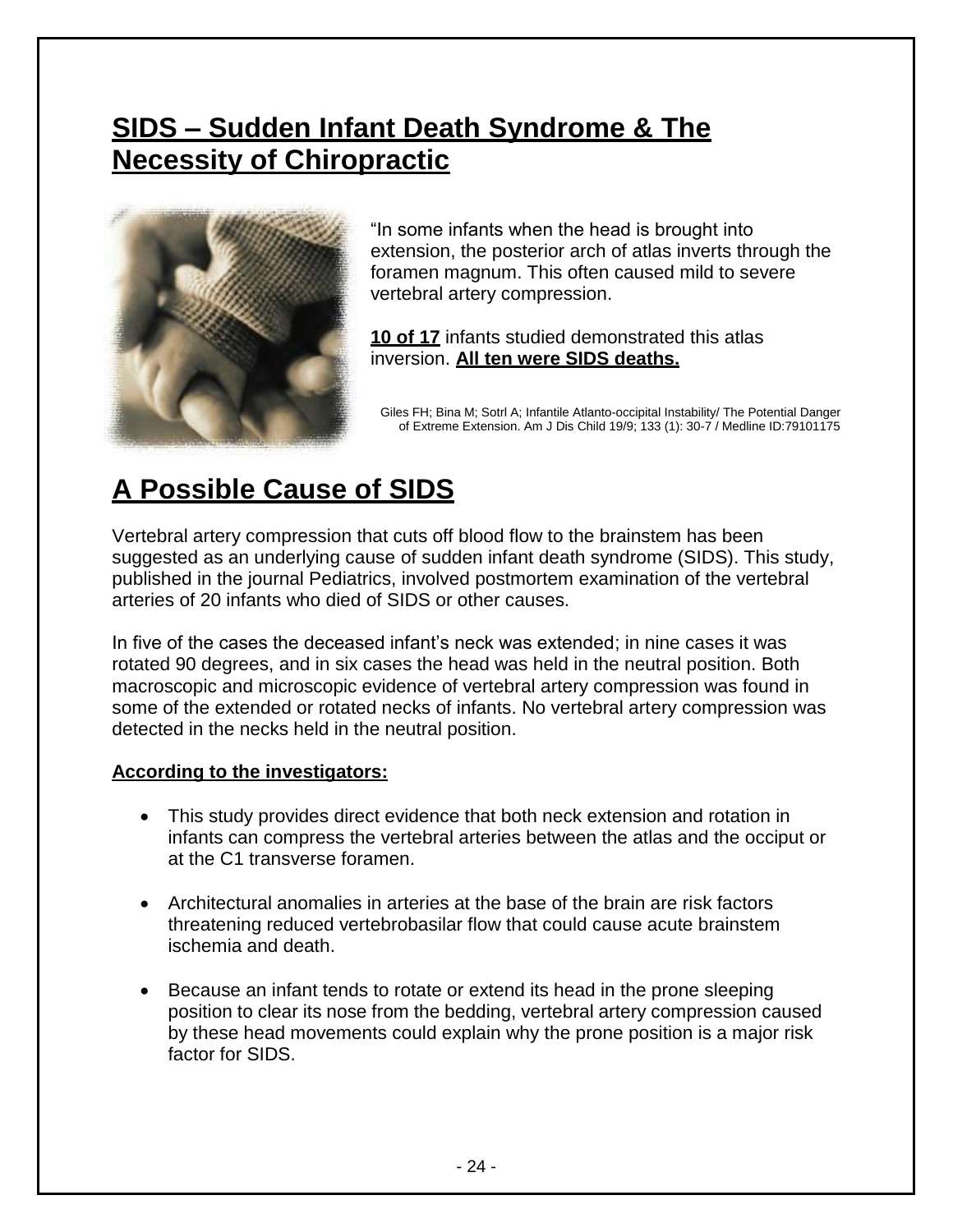Because most infants die of SIDS between one and six months of age, the combination of risk factors seems to be greatest in that period. Before that, an infant probably lacks the strength and coordination to rotate or extend its neck enough to cause artery compression. After that, as the infant's neck anatomy develops, it has greater protection from the risks of SIDS. In those critical months, the dangers of the prone sleeping position are greatest.

Pamphlett R, Raisanen J, Kum-Jew S. Vertebral artery compression resulting from head movement: A possible cause of the sudden infant death syndrome. *Pediatrics*, Feb. 1999;103(2), pp460-63.

#### **Vertebral Artery Compression Resulting From Head Movement: A Possible Cause of the Sudden Infant Death Syndrome**

From the \* Neuropathology Unit, Department of Pathology, University of Sydney, Sydney, and the <sup>\*</sup> New South Wales Institute of Forensic Medicine, Glebe, Australia

. **Objective. Vertebral artery compression** causing brainstem ischemia has been suggested to underlie the **sudden infant death syndrome**. Vertebralartery distortion from neck movements has been demonstrated by angiography in infants, but direct evidence for arterial compression is lacking. In an attempt to demonstrate vertebral artery compression from head movement, we examined at postmortem the vertebral arteries of infants after neck extension orrotation.

**Methods.** The C1-C7 spinal column, together with a 2-cm rim of skull base, was removed from 20 infants dying from sudden infant death syndrome or other causes.In 5 cases the neck was extended, in 9 cases it was rotated 90° to the right, and in 6 cases the neck was held in the neutral position. The neck was maintained in these positions during formalin fixation, and serial sections of selected blocks were examined microscopically.

**Results.** In 3 of 5 extended cases, bilateral vertebral artery compression was seen between the occipital bone and C1. In 3 of 9 rotatedcases, the left vertebral artery was compressed adjacent to C1 before the artery entered the transverse foramen. No vertebral artery compression was seen in the necks held in the neutralposition.

**Conclusions. The vertebral arteries of some infants can be compressed by neck movement.** This could induce lethal brainstem ischemia in infants with **inadequate**  collateral **blood flow** or with poor compensatory arterial dilatation, and may underlie some cases of sudden infant death syndrome.

Pamphlett, R, Raisanen<sup>,</sup> J & Kum-Jew, S. Pediatrics Vol. 103 No. 2 February 1999, pp. 460-468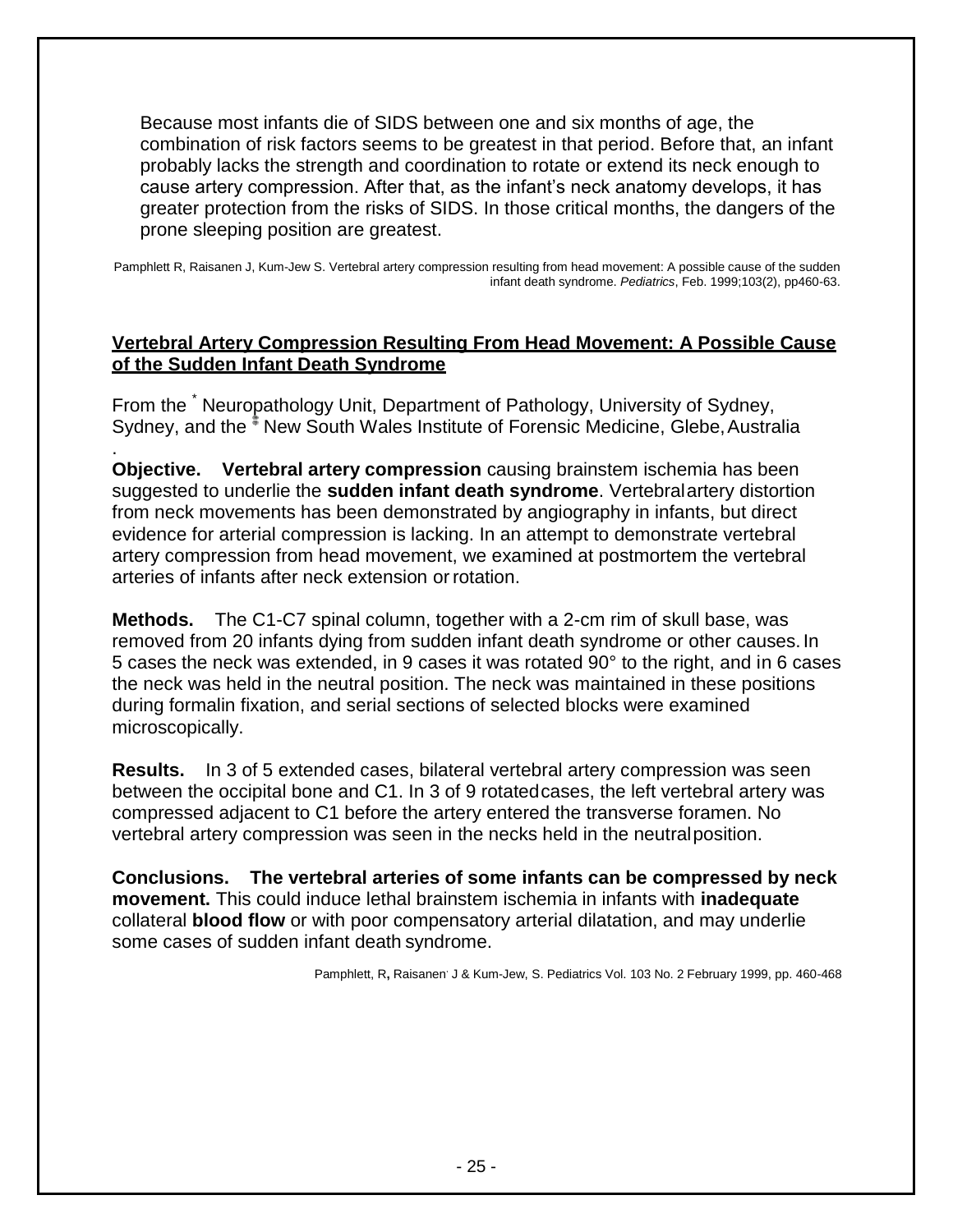## **Bed Wetting**

"This patient's enuresis resolved with the use of adjustments. This happened in a manner that could not be attributed to time or placebo effect."

Blomerth PR; Functional nocturnal enuresis. J Manipulative Physiol Ther 1994; 17 (5): 335-8 Medline ID:95016316



## **Hyperactivity**



Results of 2 separate studies reveal that **hyperactivity**, and other behavioral conditions **respond well to chiropractic care** and even **exceed results** seen from medication.

*Walton EV. The effects of chiropractic treatment on students with learning and behavior impairments due to neurological dysfunction. Int. Rev Chiro 1975; 29:4-5. 24-6 Giesen JM; Center DB; Leach RA; An evaluation of chiropractic manipulation as a treatment of hyperactivity in children. J Manipulative Phyiol Ther 1989; 12 (5): 353-63 / Medline ID: 90111454*

## **Children**

80% of children are not in autonomic balance and many have atlas subluxation

Manual examination revealed cervical strain in **95% of 1250 babies post partum.**

Adjustments resulted in **immediate** quieting, cessation of crying, muscular relaxation, sleepiness



This is **validation for adjustment** of children from **day 1**. This should be obligatory.

Guttman, G. and Frymann, Blocked Atlantal Nerve Syndrome In Babies & Infants, Manuelle Medizin 1987; 25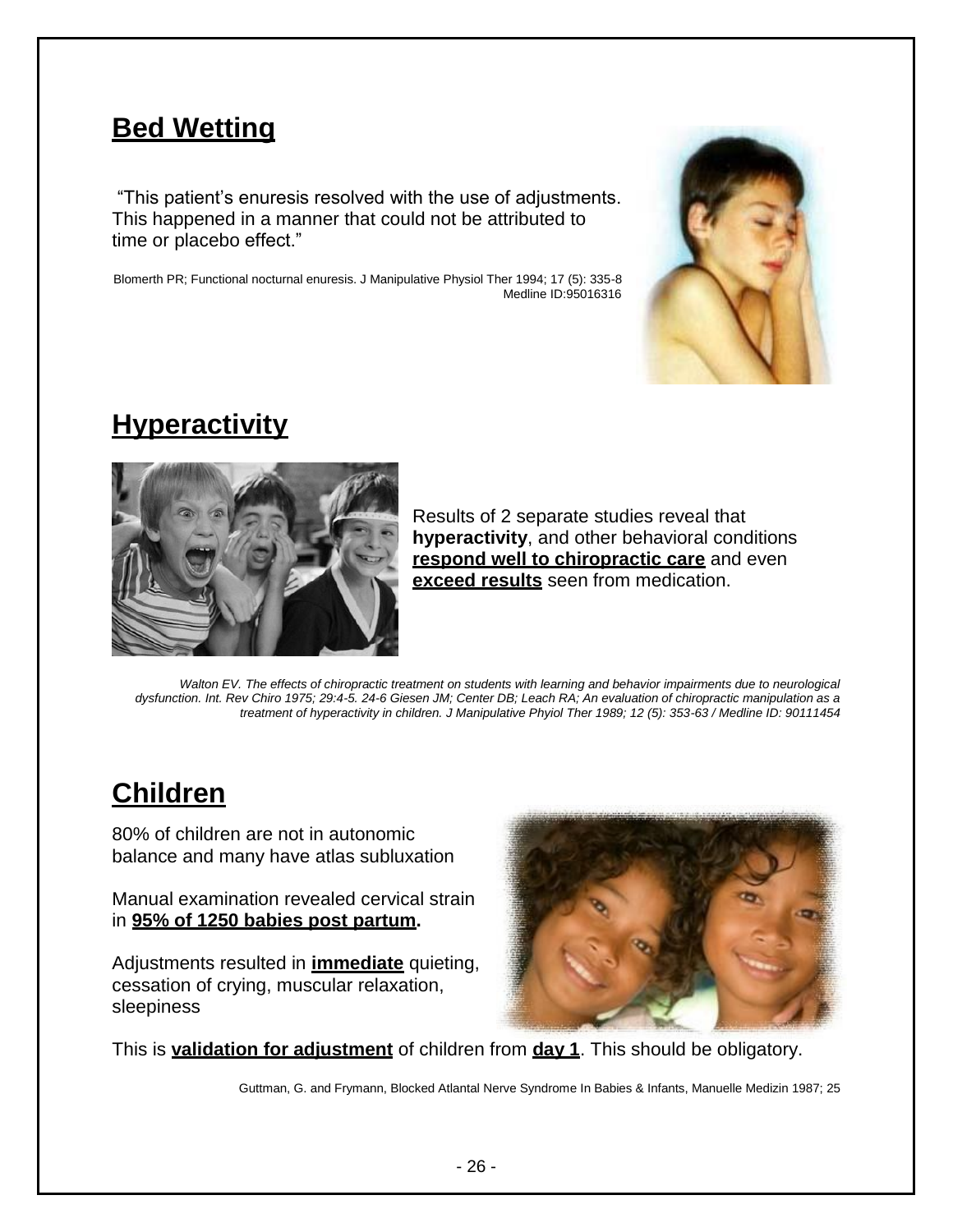## **…….On Subluxation**

- 1. If subluxations are not corrected early "when they are caused shortly after birth," the subluxation will be difficult or impossible to correct later.
- 2. Subluxations can **reduce nerve impulses by 60**%.

Chung Ha Suh, Ph. D. University of Colorado

## **…….On Subluxation At Birth**

"Research indicates that the major cause of spinal subluxation in infants is childbirth and its widespread incidence during infancy. In our mind, stressing the need for correction from birth so that irreversible subluxation degeneration changes do not occur."

Abraham Towbin, M.D. Neuropathologist Harvard Medical School



## **Early Years**

#### **65% of neural development occurs within the 1st year of life.**

If you do not properly receive info from the environment…

- Your development is impaired
- Your reality is distorted and diminished
- You grow up with a distorted view of yourself and your world.

Seitl, J.A. I Move Therefore I Am. Psychology Today, 1993; 26

## **Children**

- **80% of children** are **not in autonomic balance** and many have atlas subluxation.
- □ Manual examination revealed cervical strain in **95% of 1250 babies post partum.**



- Adjustments resulted in **immediate** quieting, cessation of crying, muscular relaxation, sleepiness
- This is **validation for adjustment** of children from **day 1**. This should be obligatory.

Guttman, G. and Frymann. Blocked Atlantal Nerve Syndrome In Babies & Infants. Manuelle Medizin 1987; 25